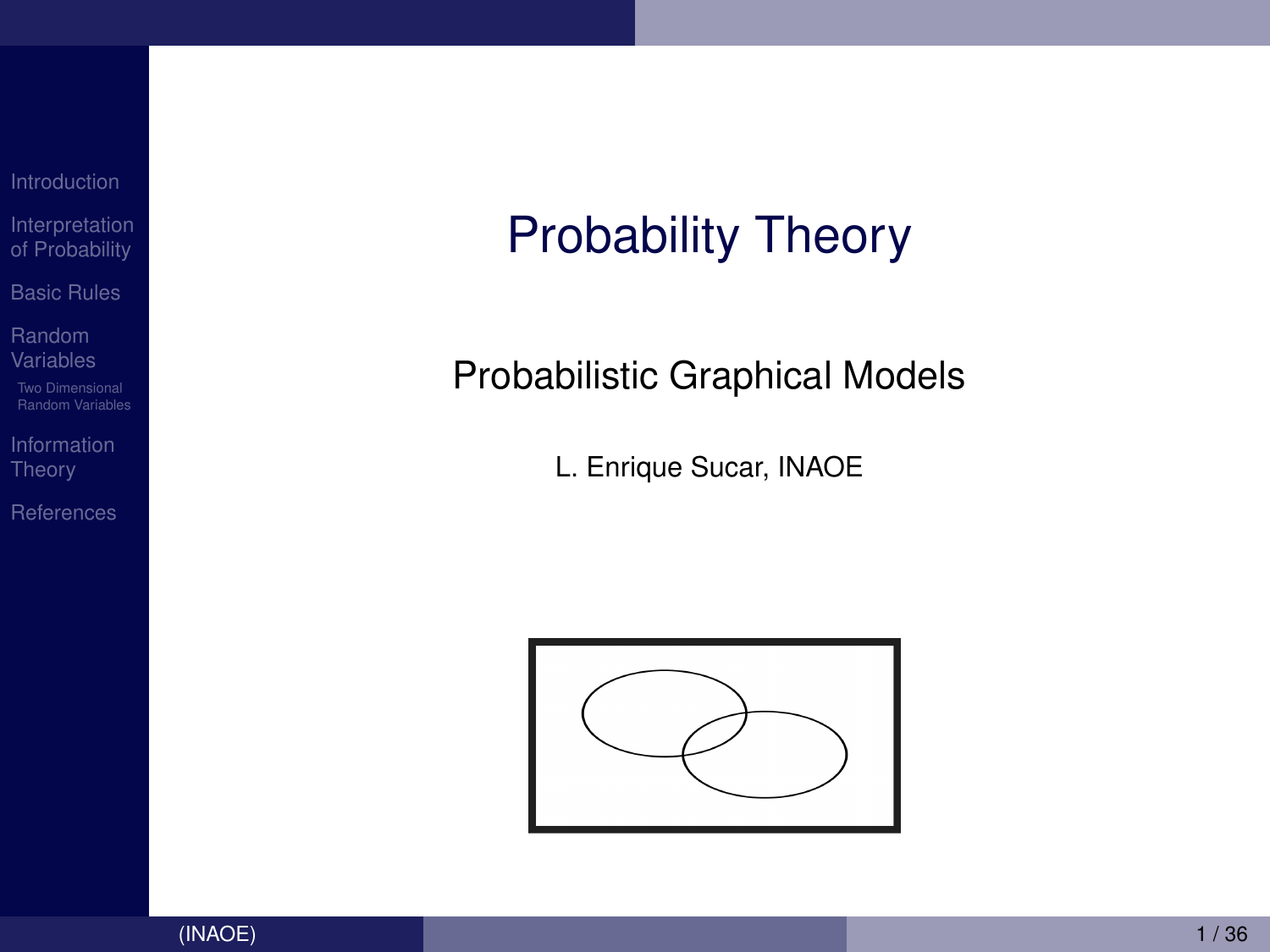### **Outline**

[Interpretation](#page-3-0) of Probability

- **1** [Introduction](#page-2-0)
- [Basic Rules](#page-7-0)
- Random
- 
- Theory
- **[References](#page-34-0)**
- 
- 2 [Interpretation of Probability](#page-3-0)
- **8** [Basic Rules](#page-7-0)
- 4 [Random Variables](#page-14-0) [Two Dimensional Random Variables](#page-22-0)
- **5** [Information Theory](#page-27-0)
- **6** [References](#page-34-0)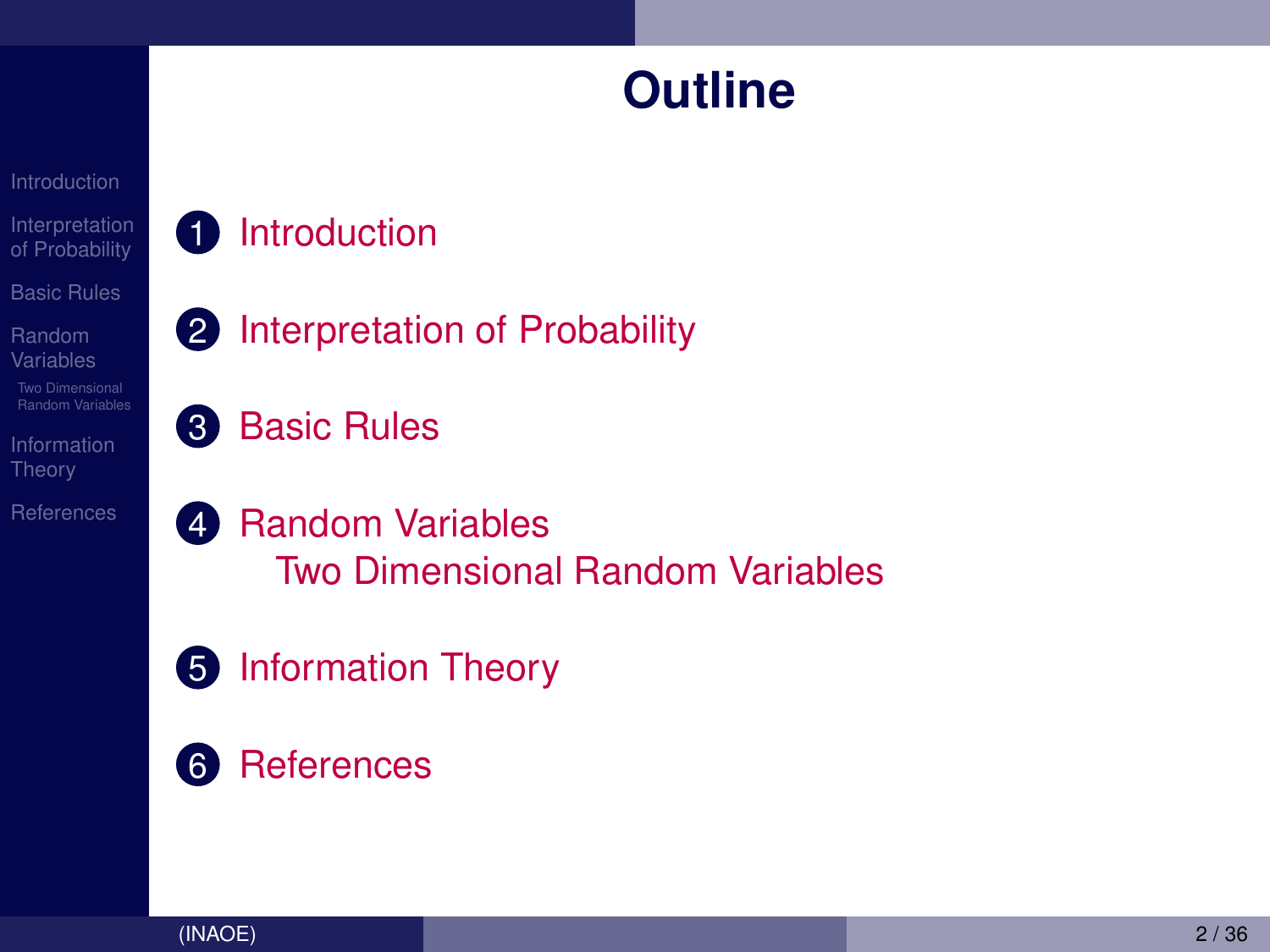### **Introduction**

#### <span id="page-2-0"></span>**[Introduction](#page-2-0)**

- **[Interpretation](#page-3-0)** of Probability
- [Basic Rules](#page-7-0)
- Random [Variables](#page-14-0)
- [Random Variables](#page-22-0)
- [Information](#page-27-0) **Theory**
- [References](#page-34-0)
- Consider a certain *experiment*, such as throwing a die; this experiment can have different results, we call each result an *outcome*
- The set of all possible outcomes of an experiment is called the sample space,  $\Omega$
- An *event* is a set of elements or subset of Ω
- Probability theory has to do with measuring and combining the *degrees of plausibility* of events.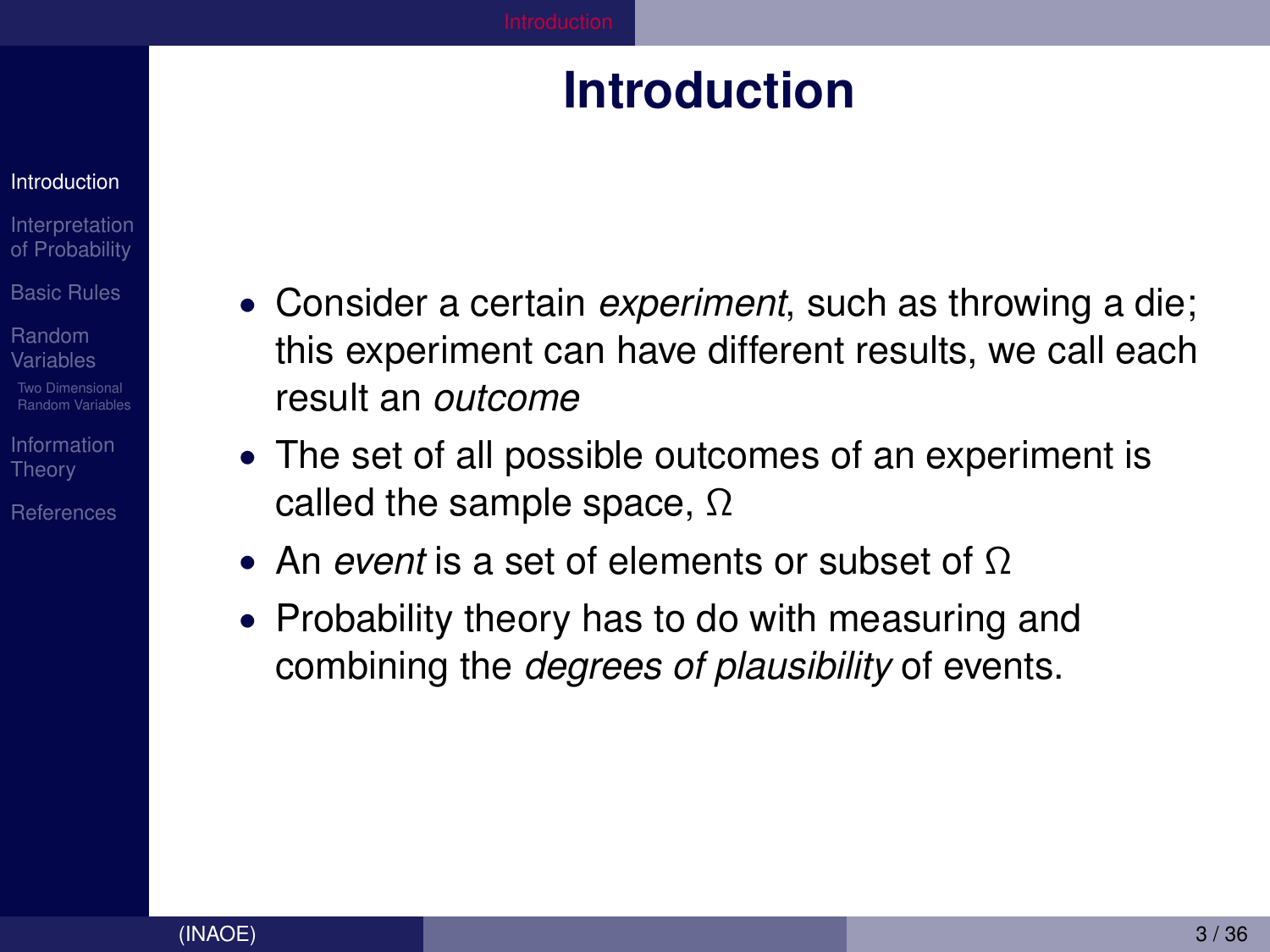# **Interpretations (1)**

[Introduction](#page-2-0)

[Interpretation](#page-3-0) of Probability

[Basic Rules](#page-7-0)

Random [Variables](#page-14-0) [Random Variables](#page-22-0)

**Theory** 

[References](#page-34-0)

<span id="page-3-0"></span>Classical: probability has to do with equiprobable events; if a certain experiment has *N* possible outcomes, the probability of each outcome is 1/*N*.

Logical: probability is a measure of rational belief; that is, according to the available evidence, a rational person will have a certain belief regarding an event, which will define its probability.

Subjective: probability is a measure of the personal degree of belief in a certain event; this could be measured in terms of a betting factor –the probability of a certain event for an individual is related to how much that person is willing to bet on that event.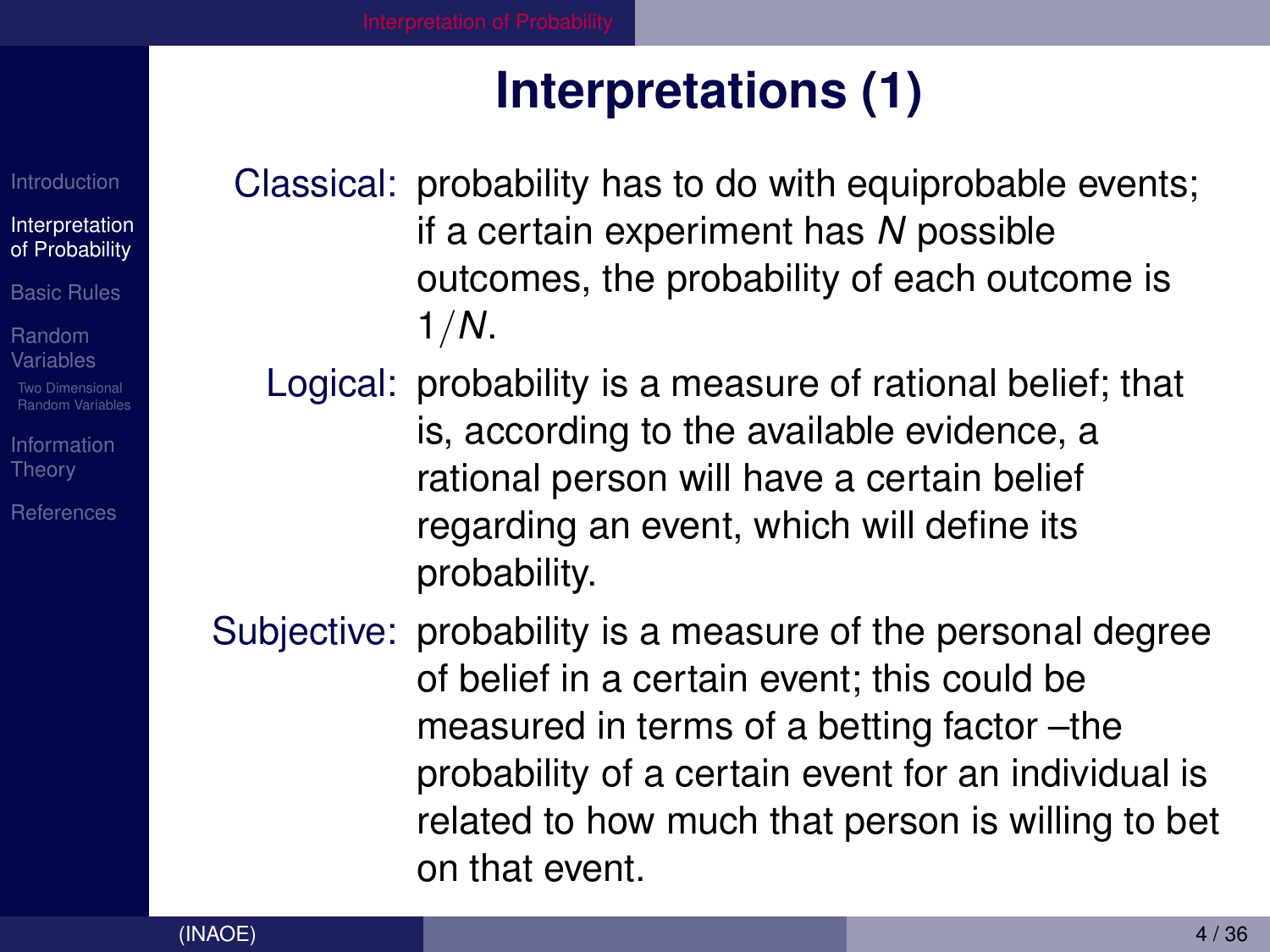# **Interpretations (2)**

#### <span id="page-4-0"></span>[Interpretation](#page-3-0) of Probability

[Basic Rules](#page-7-0)

Random [Variables](#page-14-0) am Variables

**Theory** 

[References](#page-34-0)

Frequency: probability is a measure of the number of occurrences of an event given a certain experiment, when the number of repetitions of the experiment tends to infinity.

Propensity: probability is a measure of the number of occurrences of an event under repeatable conditions; even if the experiment only occurs once.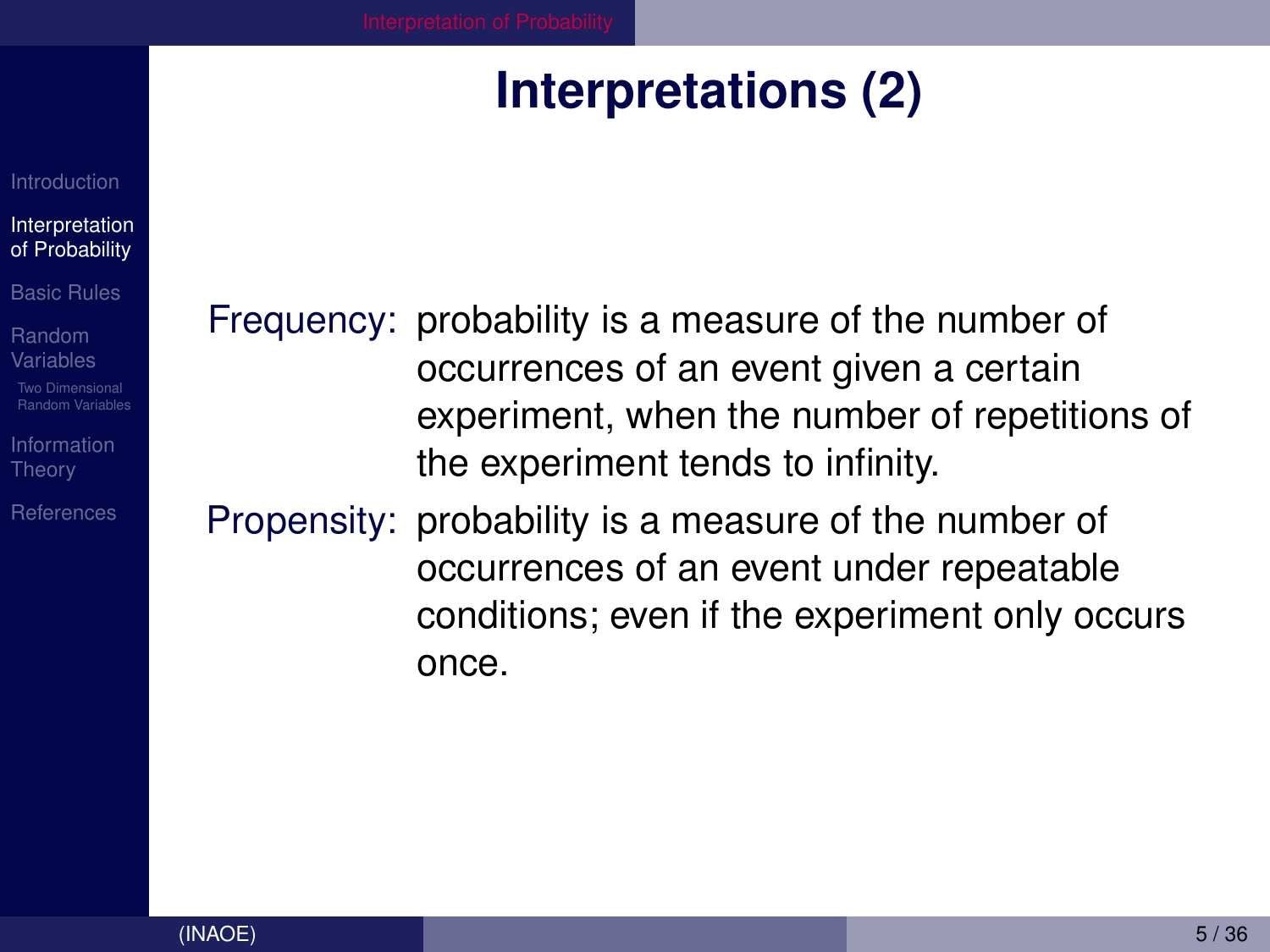# **Main approaches**

#### [Interpretation](#page-3-0) of Probability

[Basic Rules](#page-7-0)

Random [Variables](#page-14-0) am Variables

**Theory** 

[References](#page-34-0)

- <span id="page-5-0"></span>• Objective (classical, frequency, propensity): probabilities exist in the *real* world and can be measured.
- Epistemological (logical, subjective): probabilities have to do with human knowledge, they are measures of belief.
- Both approaches follow the same mathematical axioms defined below; however there are differences in the manner in which probability is applied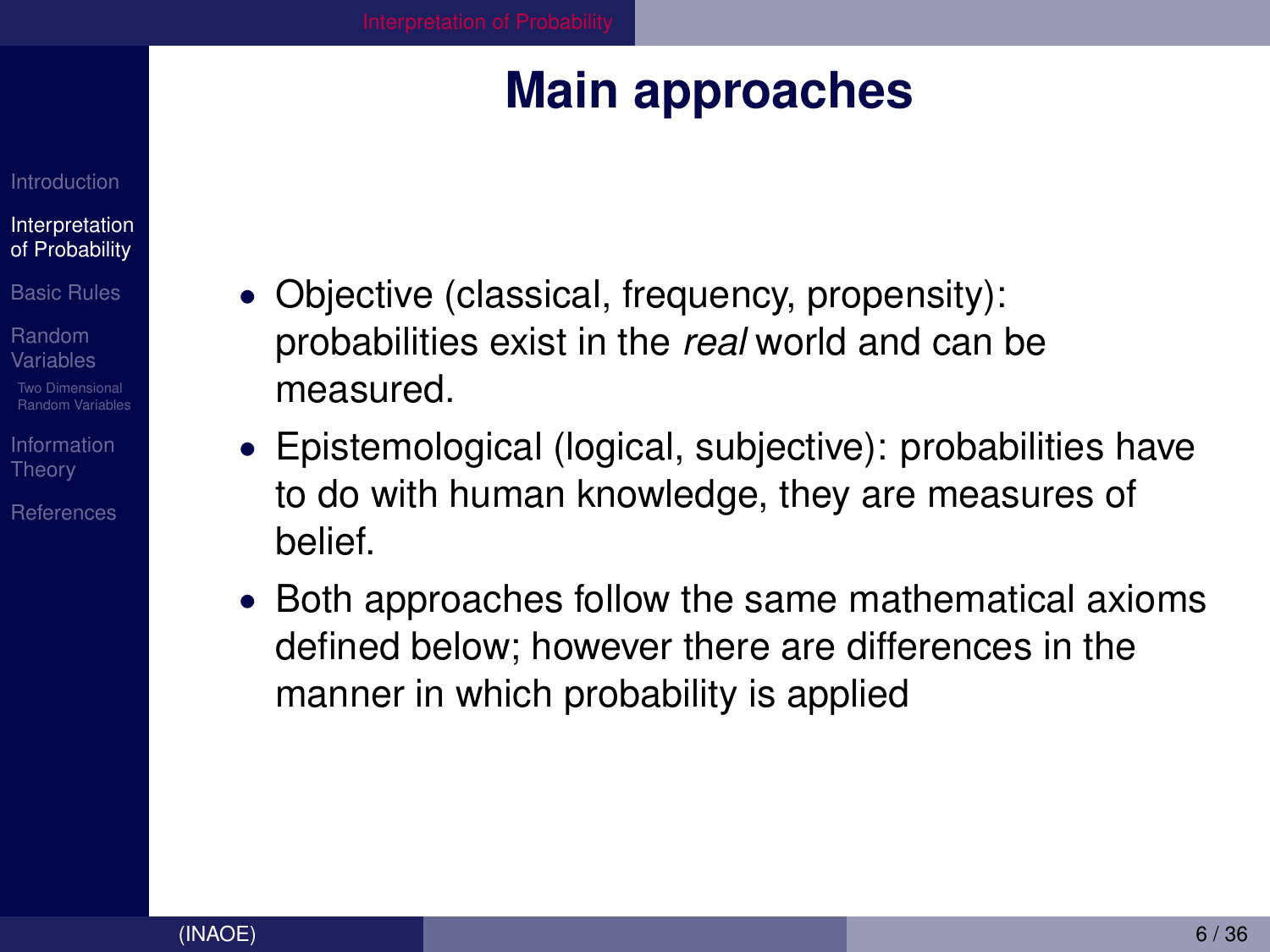# **Logical Approach**

#### [Interpretation](#page-3-0) of Probability

[Basic Rules](#page-7-0)

Random [Variables](#page-14-0)

[Random Variables](#page-22-0)

[Information](#page-27-0) **Theory** 

[References](#page-34-0)

- <span id="page-6-0"></span>• Define probabilities in terms of the degree of plausibility of a certain proposition given the available evidence – desiderata:
	- Representation by real numbers.
	- Qualitative correspondence with common sense.
	- Consistency.

Based on these intuitive principles, we can derive the three axioms of probability:

- **1** *P(A)* is a continuous monotonic function in [0, 1].
- 2  $P(A, B | C) = P(A | C)P(B | A, C)$  (product rule).
- $P(A | B) + P(\neg A | B) = 1$  (sum rule).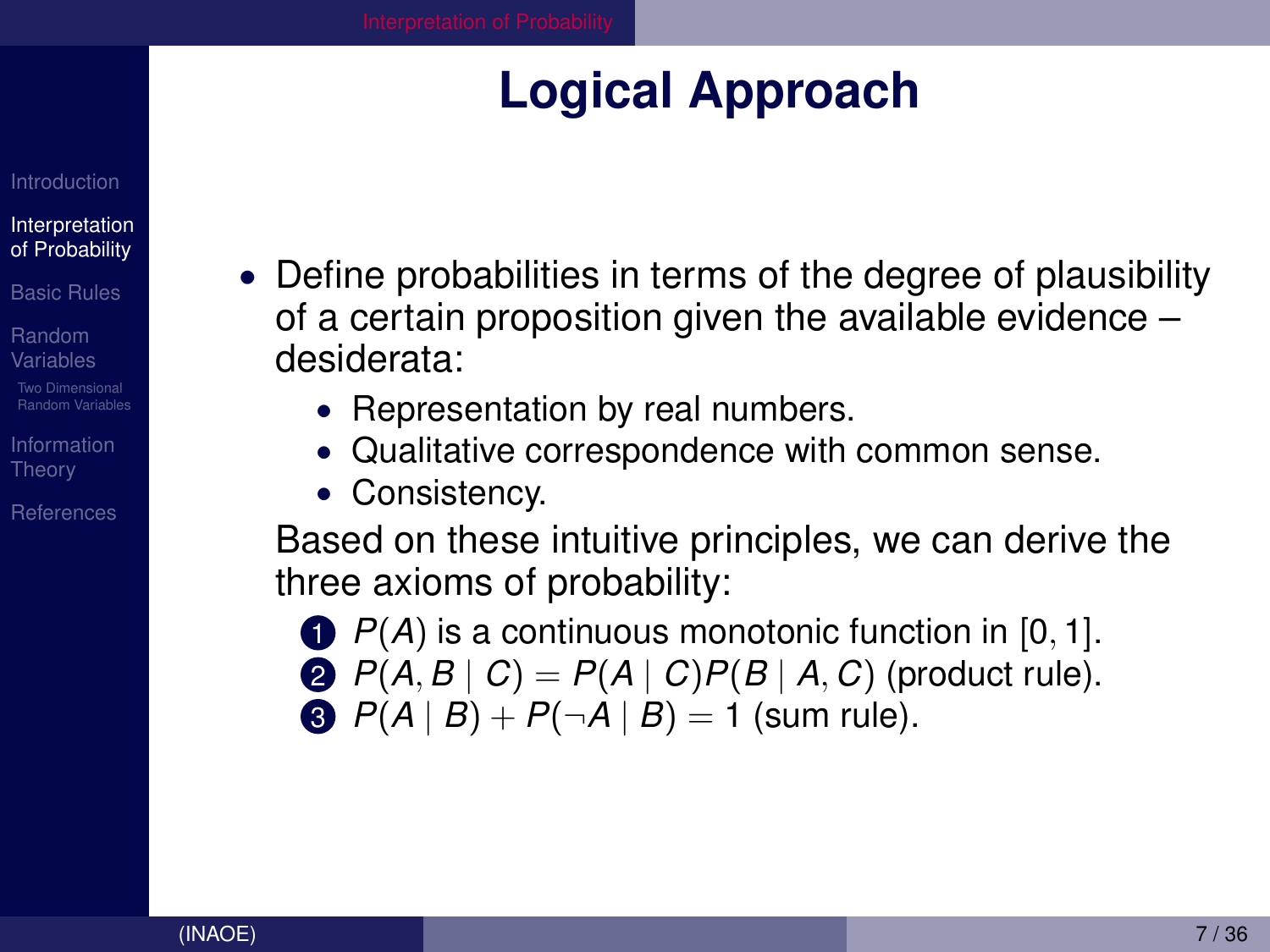### **Sum rule**

### <span id="page-7-0"></span>**[Interpretation](#page-3-0)** of Probability

### [Basic Rules](#page-7-0)

Random [Variables](#page-14-0)

**Theory** 

[References](#page-34-0)

- The probability of the disjunction (logical sum) of two propositions is given by the *sum rule*:  $P(A + B | C) = P(A | C) + P(B | C) - P(A, B | C)$
- If propositions *A* and *B* are mutually exclusive given *C*, we can simplify it to:

$$
P(A + B | C) = P(A | C) + P(B | C)
$$

• Generalized for *N* mutually exclusive propositions to:  $P(A_1 + A_2 + \cdots + A_N \mid C) = P(A_1 \mid C) + P(A_2 \mid C)$  $C$ ) +  $\cdots$  +  $P(A_N \mid C)$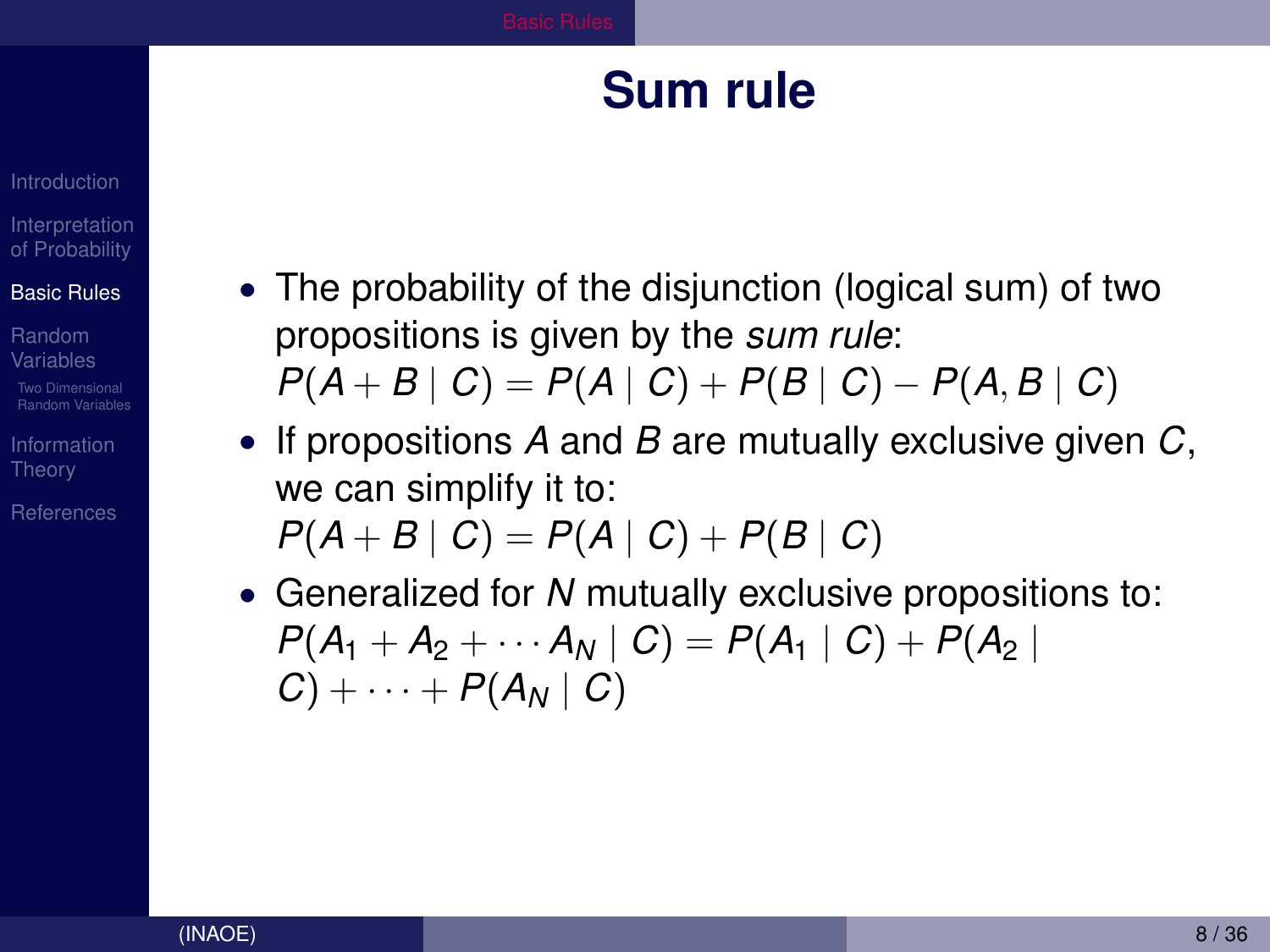## <span id="page-8-0"></span>**Conditional Probabilty**

### **[Interpretation](#page-3-0)** of Probability

### [Basic Rules](#page-7-0)

Random [Variables](#page-14-0)

**Theory** 

[References](#page-34-0)

- *P*(*H* | *B*) conditioned only on the background *B* is called a *prior* probability;
- Once we incorporate some additional information *D* we call it a *posterior* probability, *P*(*H* | *D*, *B*)
- The conditional probability can be defined as (for simplicity we omit the background):  $P(H | D) = P(H, D) / P(D)$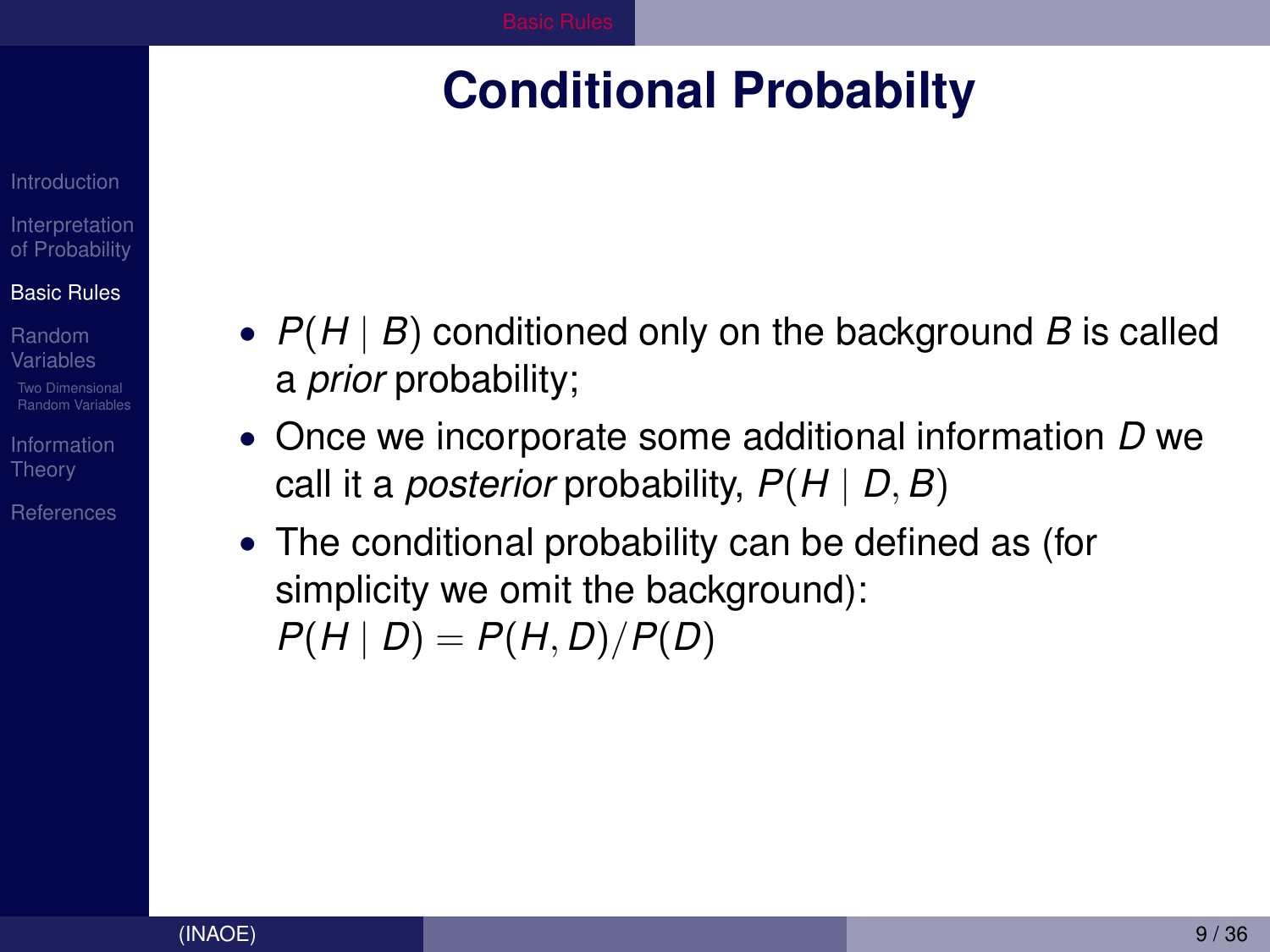### **Bayes Rule**

[Interpretation](#page-3-0) of Probability

#### [Basic Rules](#page-7-0)

Random

**Theory** 

**[References](#page-34-0)** 

### <span id="page-9-0"></span>From the product rule we obtain:

 $P(D, H | B) = P(D | H, B)P(H | B) = P(H | D, B)P(D | B)$ (1)

From which we obtain:

$$
P(H | D, B) = \frac{P(H | B)P(D | H, B)}{P(D | B)}
$$
(2)

This last equation is known as the *Bayes rule* The term  $P(H | B)$  is the *prior* and  $P(D | H, B)$  is the *likelihood*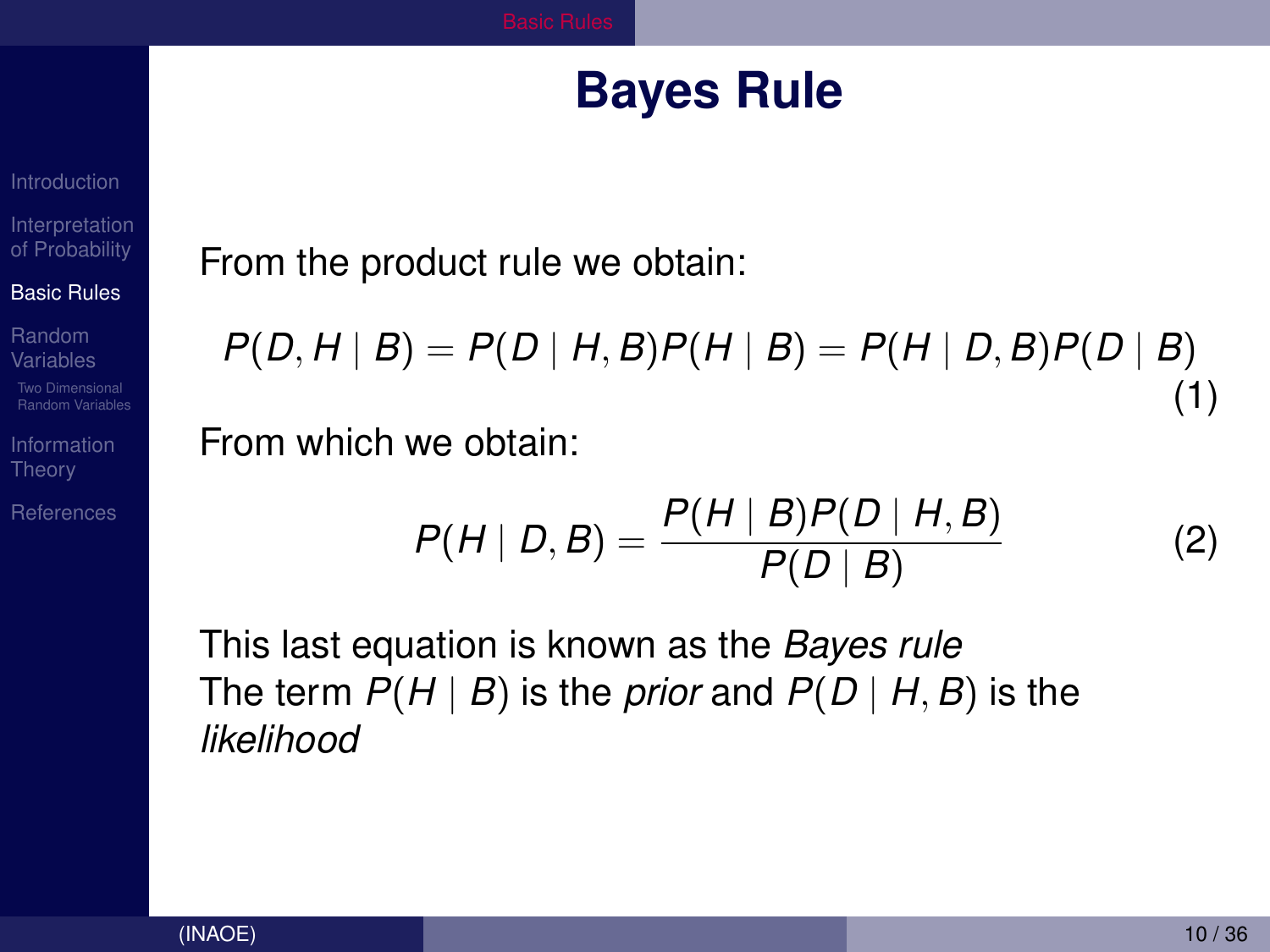### **Independence**

### <span id="page-10-0"></span>[Interpretation](#page-3-0) of Probability

#### [Basic Rules](#page-7-0)

Random [Variables](#page-14-0)

**Theory** 

**[References](#page-34-0)** 

- In some cases the probability of *H* is not influenced by the knowledge of *D*, so it is said that *H* and *D* are *independent*, therefore  $P(H, D | B) = P(H | B)$
- The product rule can be simplified to:  $P(A, B | C) = P(A | C)P(B | C)$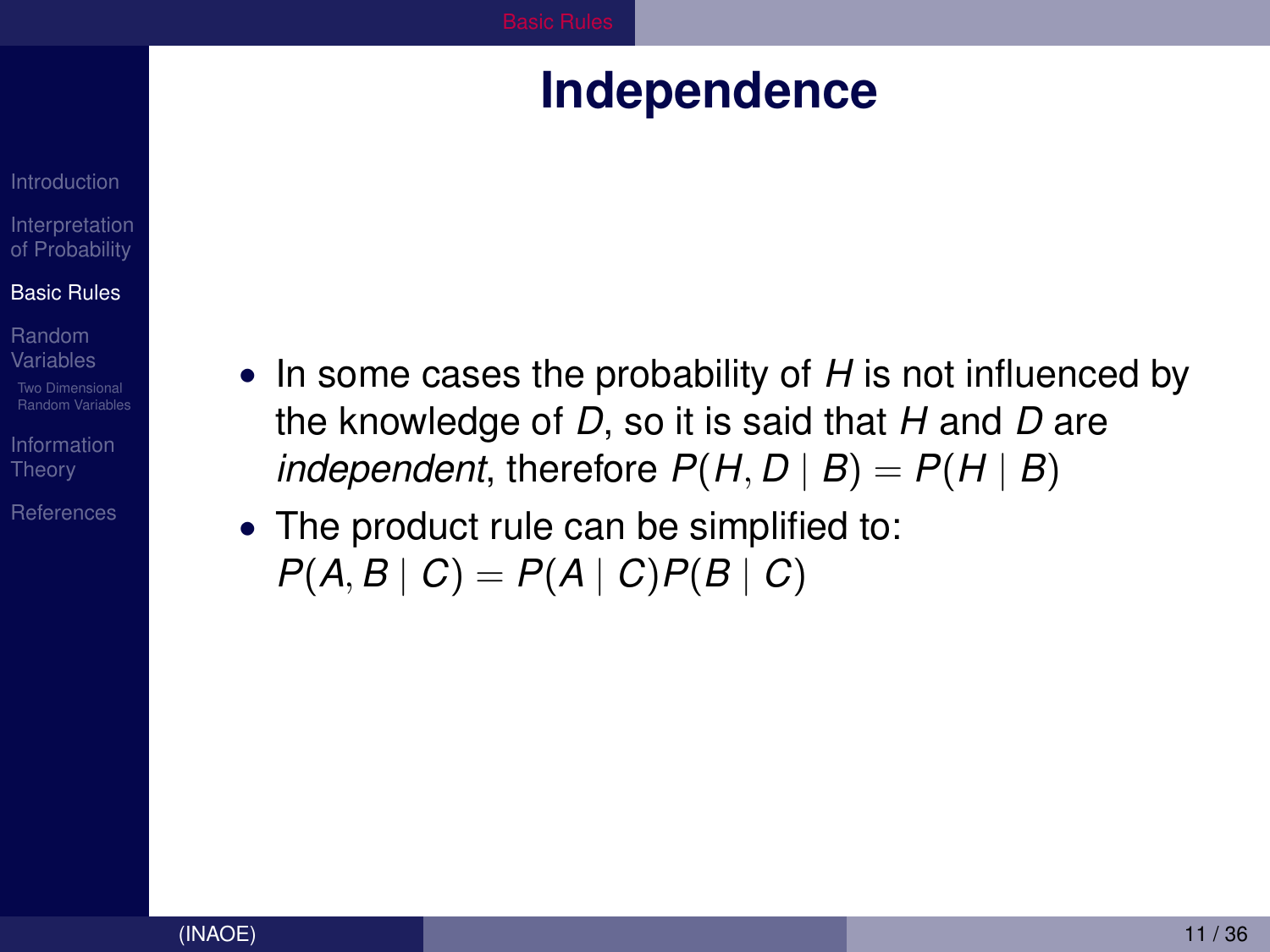### <span id="page-11-0"></span>**Conditional Independence**

**[Interpretation](#page-3-0)** of Probability

### [Basic Rules](#page-7-0)

- Random [Variables](#page-14-0) [Random Variables](#page-22-0)
- [Information](#page-27-0) **Theory**
- [References](#page-34-0)
- If two propositions are independent given only the background information they are *marginally* independent; however if they are independent given some additional evidence, *E*, then they are *conditionally*  $P(H, D | B, E) = P(H | B, E)$
- Example: *A* represents the proposition *watering the garden*, *B* the *weather forecast* and *C raining*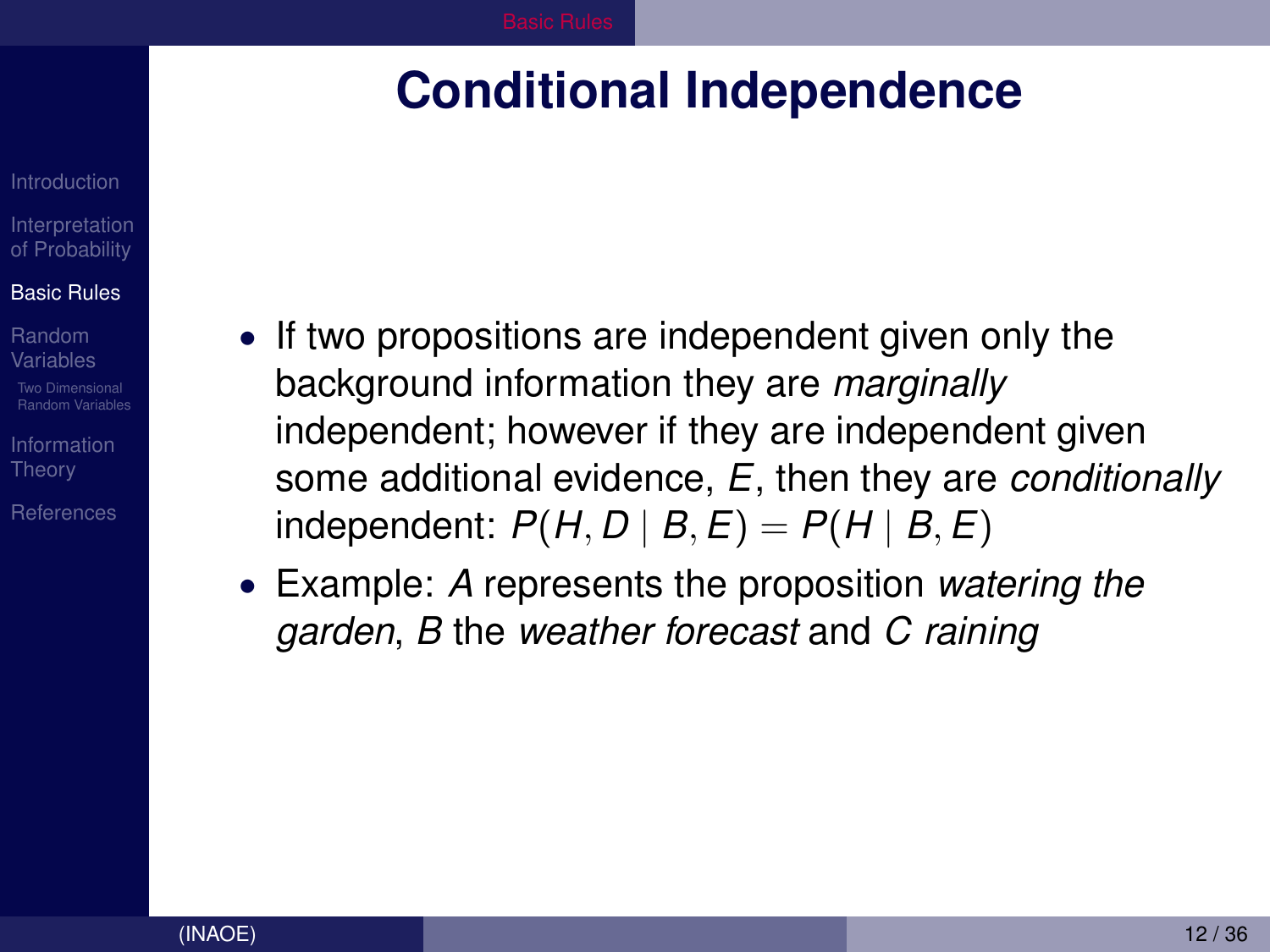### **Chain Rule**

### <span id="page-12-0"></span>**[Interpretation](#page-3-0)** of Probability

### [Basic Rules](#page-7-0)

Random [Variables](#page-14-0) Two Dimensional [Random Variables](#page-22-0)

**Theory** 

[References](#page-34-0)

- The probability of a conjunction of *N* propositions, that is  $P(A_1, A_2, \ldots, A_N | B)$ , is usually called the *joint* probability
- If we generalize the product rule to *N* propositions we obtain what is known as the *chain* rule:  $P(A_1, A_2, \ldots, A_N | B) = P(A_1 | A_2, A_3, \ldots, A_N, B) P(A_2 | B_3)$  $A_3, A_4, \ldots, A_N, B) \cdots P(A_N | B)$
- Conditional independence relations between the propositions can be used to simplify this product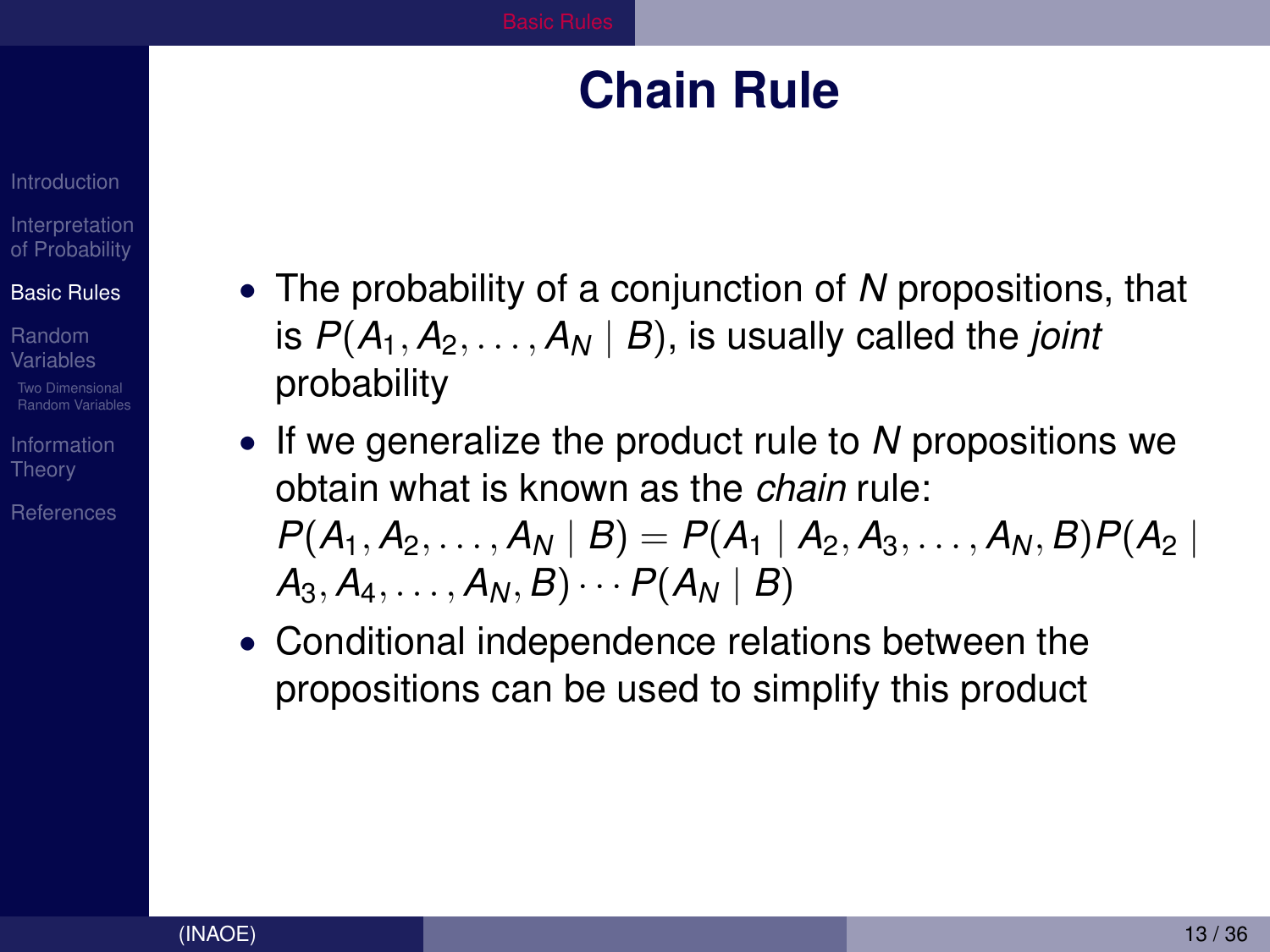# **Total Probability**

[Interpretation](#page-3-0) of Probability

#### [Basic Rules](#page-7-0)

Random [Variables](#page-14-0)

**Theory** 

[References](#page-34-0)

- <span id="page-13-0"></span>• Consider a partition,  $B = \{B_1, B_2, ... B_n\}$ , on the sample space  $\Omega$ , such that  $\Omega = B_1 \cup B_2 \cup ... \cup B_n$  and  $B_i \cap B_i = \emptyset$
- *A* is equal to the union of its intersections with each event  $A = (B_1 \cap A) \cup (B_2 \cap A) \cup ... \cup (B_n \cap A)$
- Then:

$$
P(A) = \sum_{i} P(A \mid B_i) P(B_i)
$$
 (3)

• Given the total probability rule, we obtain Bayes theorem:

$$
P(B | A) = \frac{P(B)P(A | B)}{\sum_i P(A | B_i)P(B_i)}
$$
(4)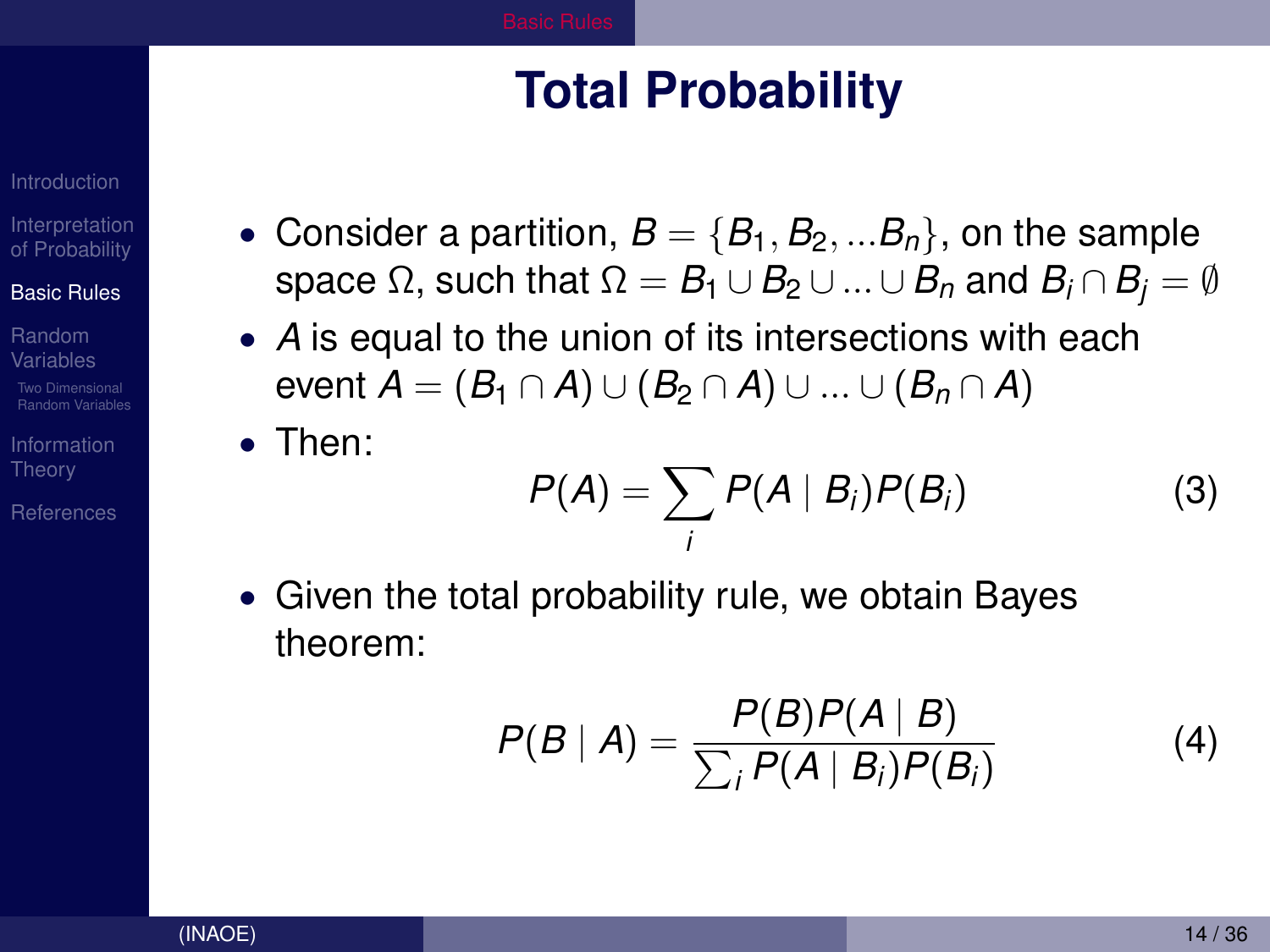### <span id="page-14-0"></span>**Discrete Random Variables**

- **[Interpretation](#page-3-0)** of Probability [Basic Rules](#page-7-0)
- Random [Variables](#page-14-0)
- Two Dimensional [Random Variables](#page-22-0)
- **Theory**
- [References](#page-34-0)
- Consider a finite set of exhaustive and mutually exclusive propositions
- If we assign a numerical value to each proposition *x<sup>i</sup>* , then *X* is a *discrete random variable*
- The probabilities for all possible values of *X*, *P*(*X*) is the probability distribution of *X*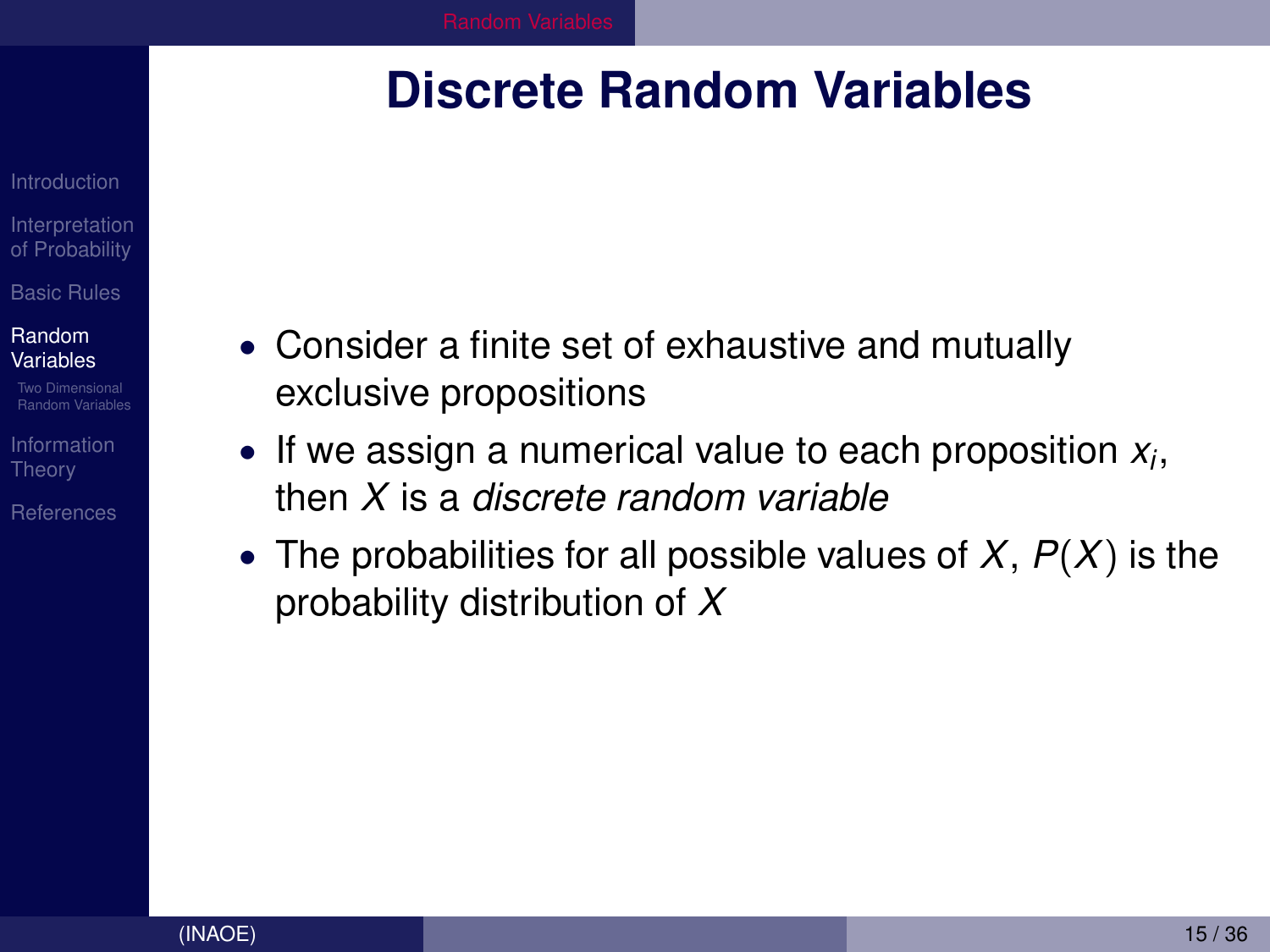### **Probability Distributions**

- <span id="page-15-0"></span>• Uniform:  $P(x_i) = 1/N$
- Binomial: assume we have an urn with *N* colored balls, red and black, of which *M* are red, so the fraction of red balls is  $\pi = M/N$ . We draw a ball at random, record its color, and return it to the urn, mixing the balls again (so that, in principle, each draw is independent from the previous one). The probability of getting *r* red balls in *n* draws is:

$$
P(r | n, \pi) = {n \choose r} \pi^r (1-\pi)^{n-r}, \qquad (5)
$$

where 
$$
\binom{n}{r} = \frac{n!}{r!(n-r)!}
$$
.

[Interpretation](#page-3-0) of Probability [Basic Rules](#page-7-0) Random [Variables](#page-14-0) [Random Variables](#page-22-0) **Theory** [References](#page-34-0)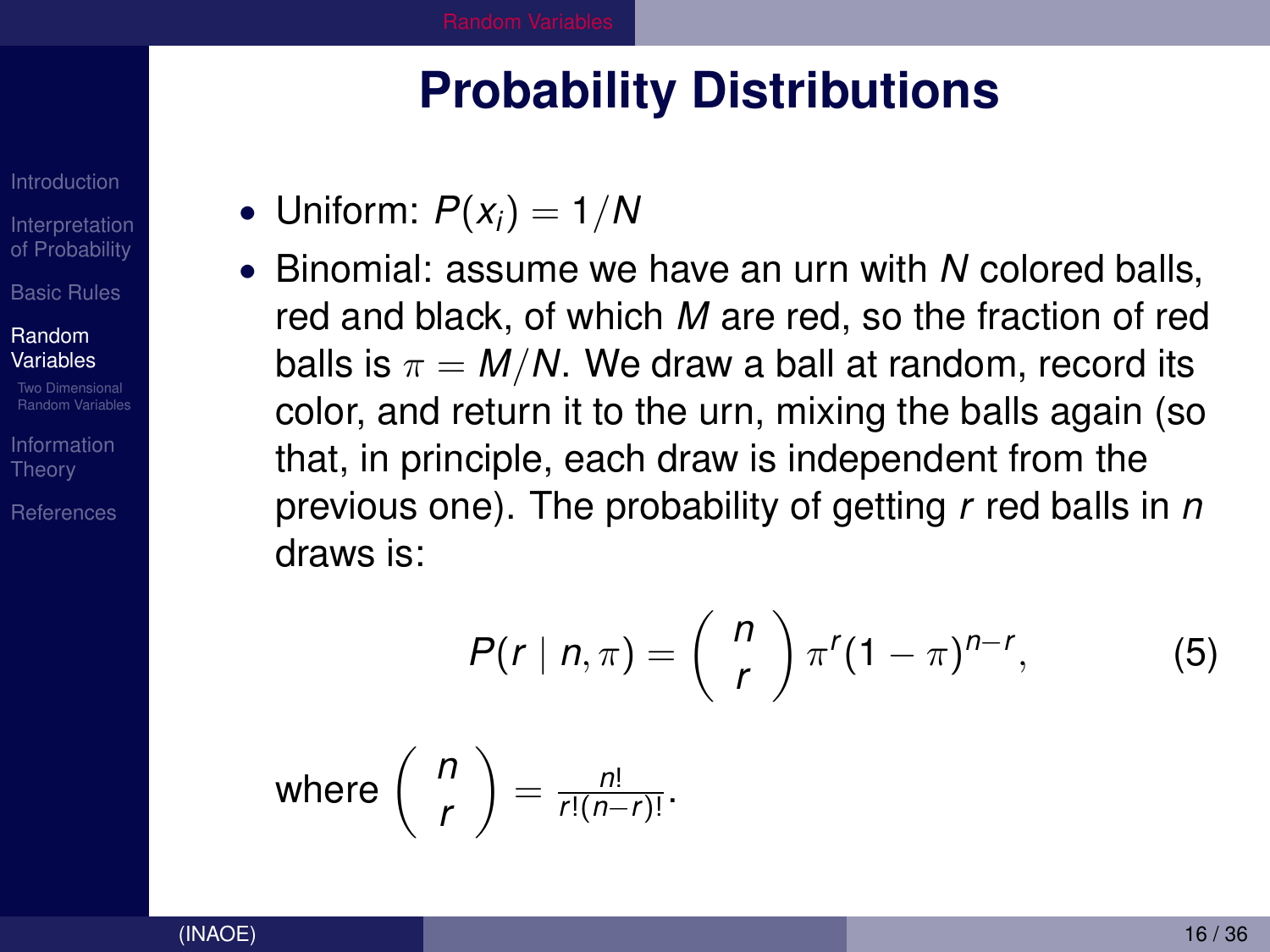## **Mean and Variance**

[Interpretation](#page-3-0) of Probability

[Basic Rules](#page-7-0)

#### Random [Variables](#page-14-0)

[Random Variables](#page-22-0)

**Theory** 

[References](#page-34-0)

<span id="page-16-0"></span>• The expected value or *expectation* of a discrete random variable is the average of the possible values, weighted according to their probabilities:

$$
E(X | B) = \sum_{i=1}^{N} P(x_i | B) x_i
$$
 (6)

• The *variance* is defined as the expected value of the square of the variable minus its expectation:

$$
Var(X | B) = \sum_{i=1}^{N} P(x_i | B)(x_i - E(X))^2
$$
 (7)

• The square root of the variance is known as the standard deviation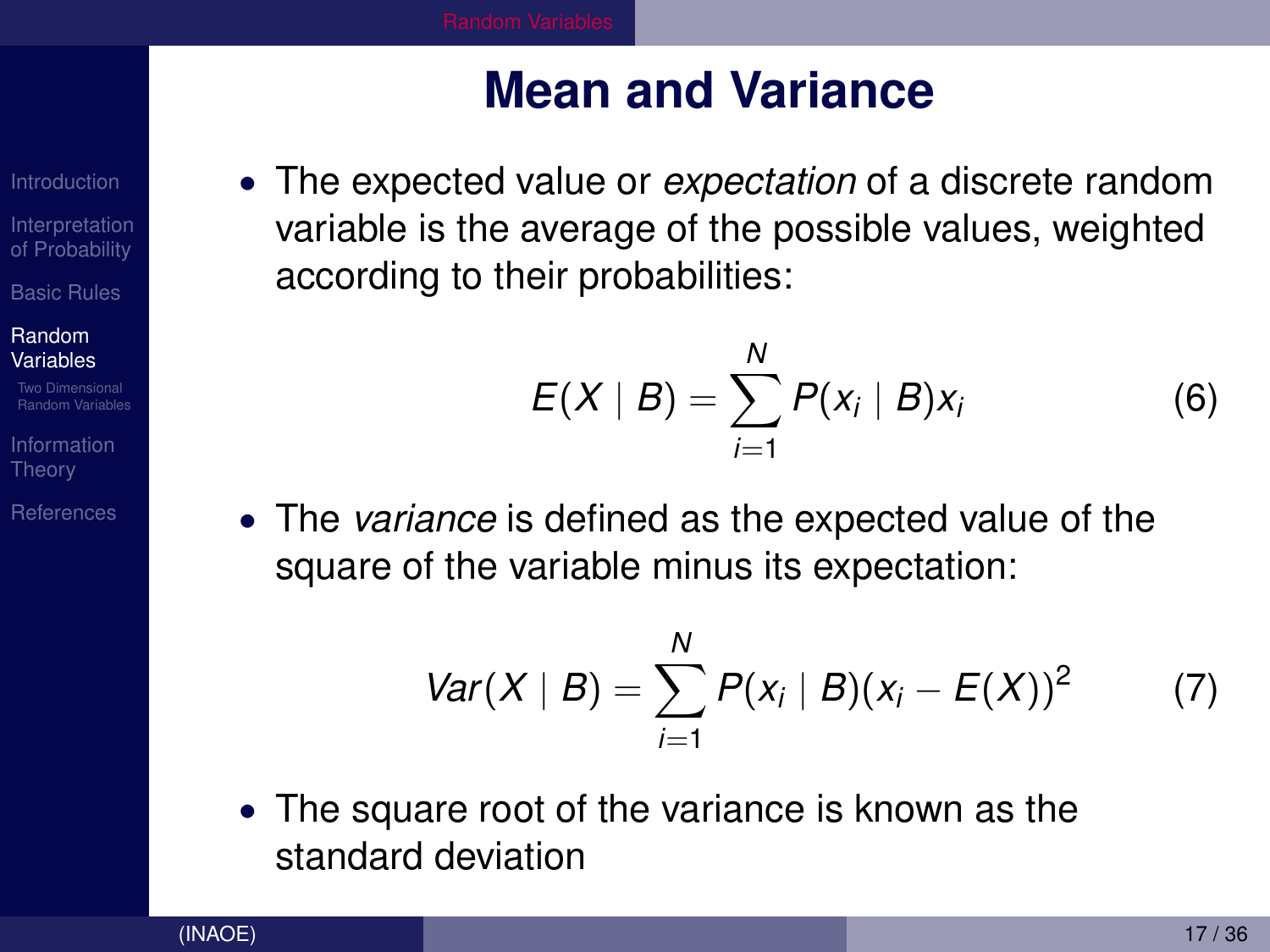### <span id="page-17-0"></span>**Continuous random variables**

[Interpretation](#page-3-0) of Probability [Basic Rules](#page-7-0)

Random [Variables](#page-14-0)

[Random Variables](#page-22-0)

**Theory** 

[References](#page-34-0)

- If we have a continuous variable *X*, we can divide it into a set of mutually exclusive and exhaustive intervals, such that  $P = (a < X < b)$  is a proposition, thus the rules derived so far apply to it
- A *continuous random variable* can be defined in terms of a *probability density function,*  $f(X | B)$ *, such that:*

$$
P(a < X \le b \mid B) = \int_{a}^{b} f(X \mid B) dx \qquad (8)
$$

• The probability density function must satisfy  $\int_{-\infty}^{\infty} f(X | B) dx = 1$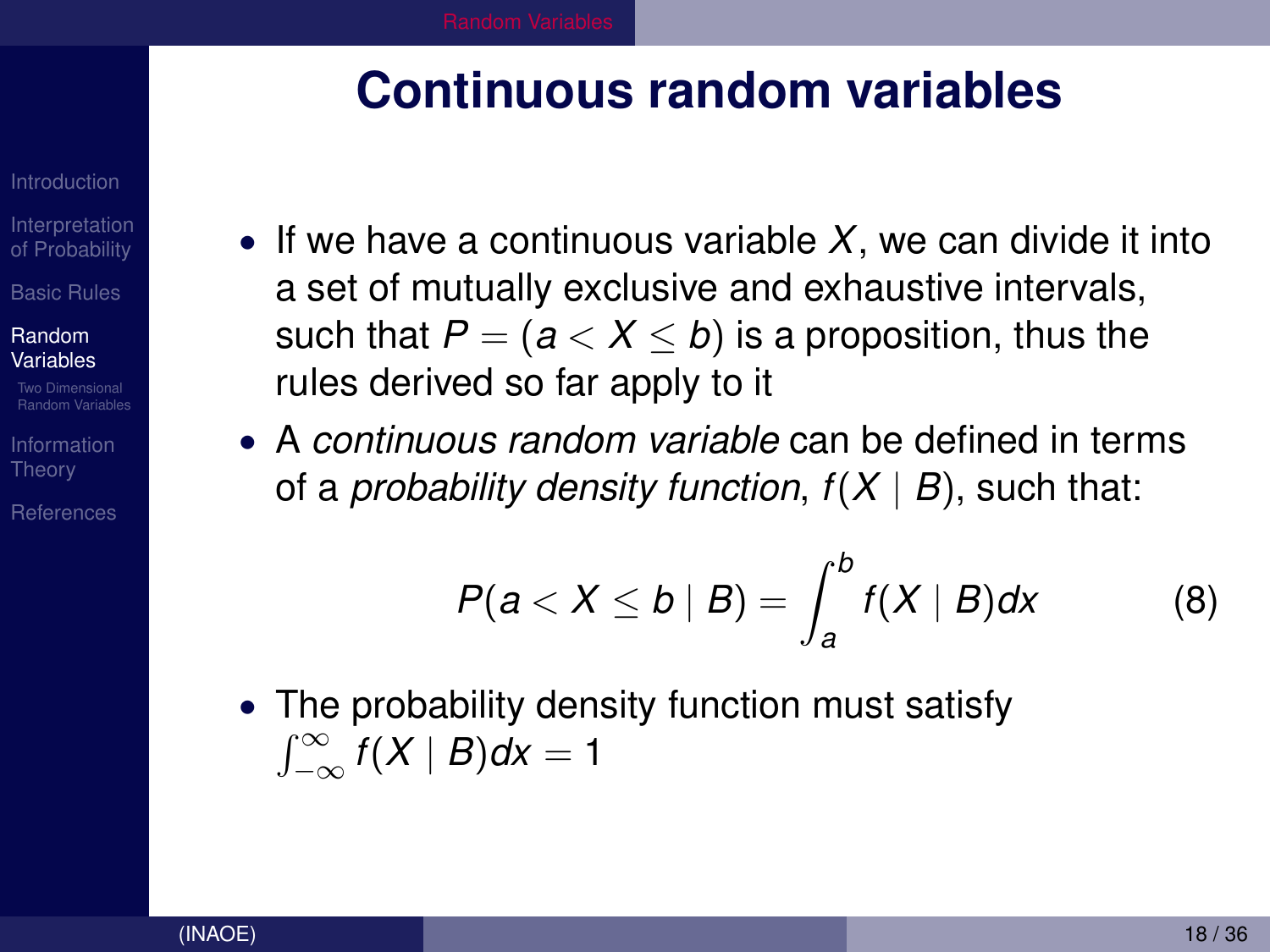## **Normal Distribution**

<span id="page-18-0"></span>A Normal distribution is denoted as  $\mathcal{N}(\mu, \sigma^2),$  where  $\mu$  is the *mean* (center) and  $\sigma$  is the *standard deviation* (spread); and it is defined as:

$$
f(X \mid B) = \frac{1}{\sigma\sqrt{2\pi}}exp{-\frac{1}{2\sigma^{2}}(x-\mu)^{2}}
$$
 (9)



[Interpretation](#page-3-0) of Probability [Basic Rules](#page-7-0)

Random [Variables](#page-14-0)

Dimensional [Random Variables](#page-22-0)

**Theory** 

[References](#page-34-0)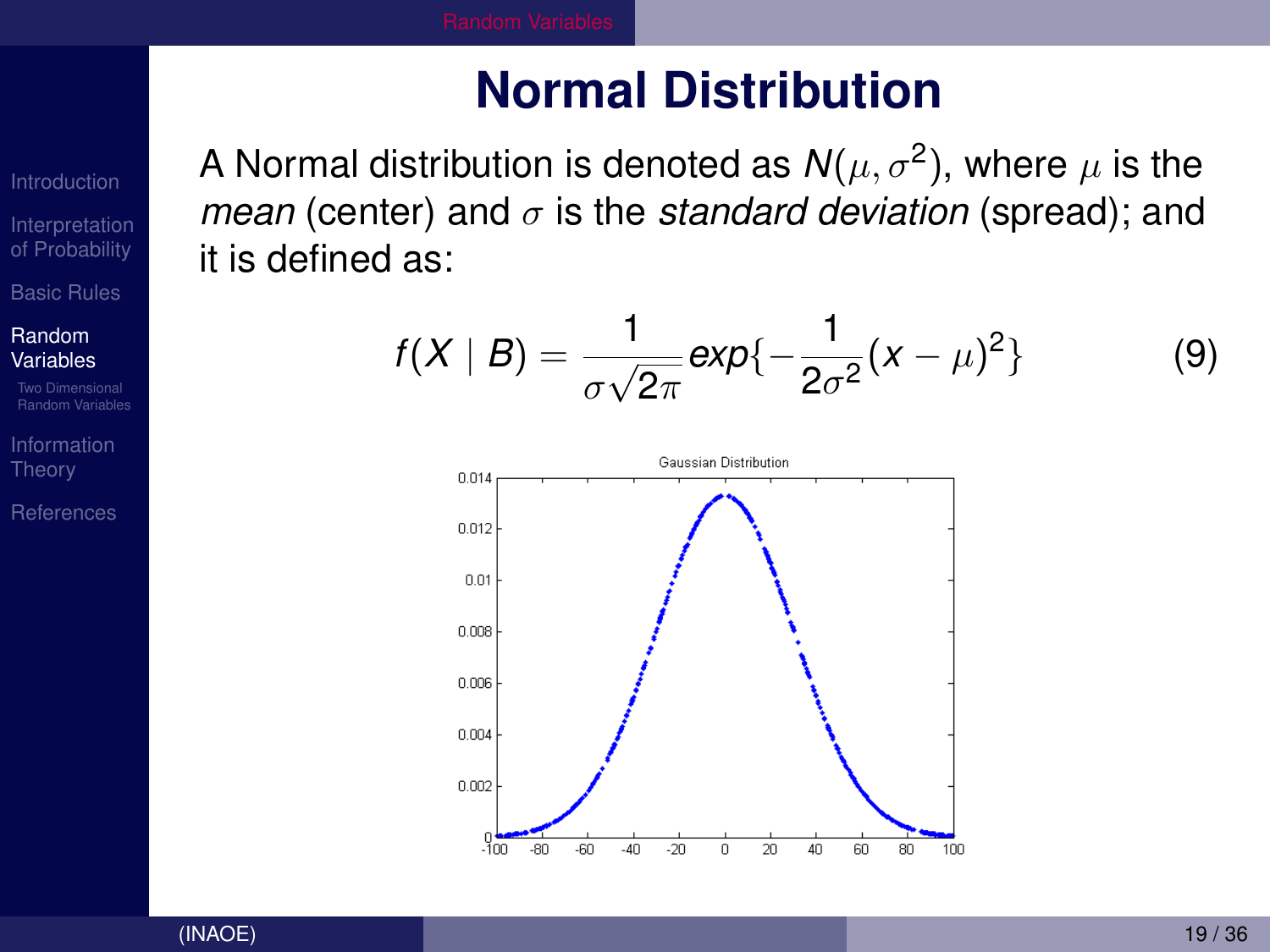# **Exponential Distribution**

[Interpretation](#page-3-0) of Probability [Basic Rules](#page-7-0)

Random [Variables](#page-14-0)

Theory

[References](#page-34-0)

<span id="page-19-0"></span>The exponential distribution is denoted as *Exp*(β); it has a single parameter  $\beta > 0$ , and it is defined as:

$$
f(X \mid B) = \frac{1}{\beta} e^{-x/\beta}, x > 0
$$
 (10)

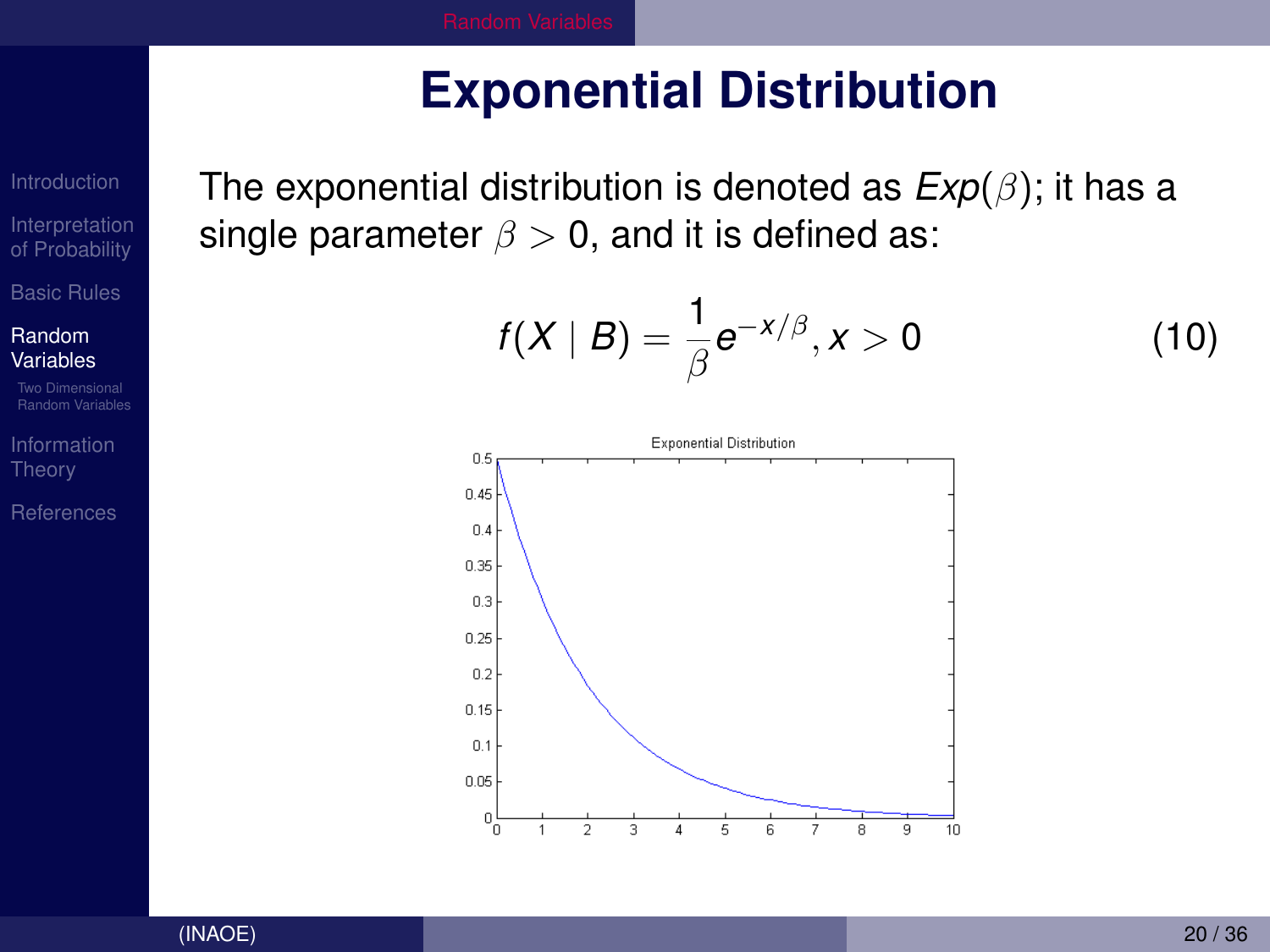### **Cumulative Distribution**

**[Interpretation](#page-3-0)** of Probability [Basic Rules](#page-7-0)

Random [Variables](#page-14-0)

[Random Variables](#page-22-0)

**Theory** 

[References](#page-34-0)

<span id="page-20-0"></span>• The cumulative distribution function of a random variable, X, is the probability that  $X \leq x$ . For a continuous variable, it is defined in terms of the density function as:

$$
F(X) = \int_{-\infty}^{X} f(X) \tag{11}
$$

• In the case of discrete variables, the cumulative probability,  $P(X \leq x)$  is defined as:

$$
\mathsf{P}(x) = \sum_{x=-\infty}^{X=x} P(X) \tag{12}
$$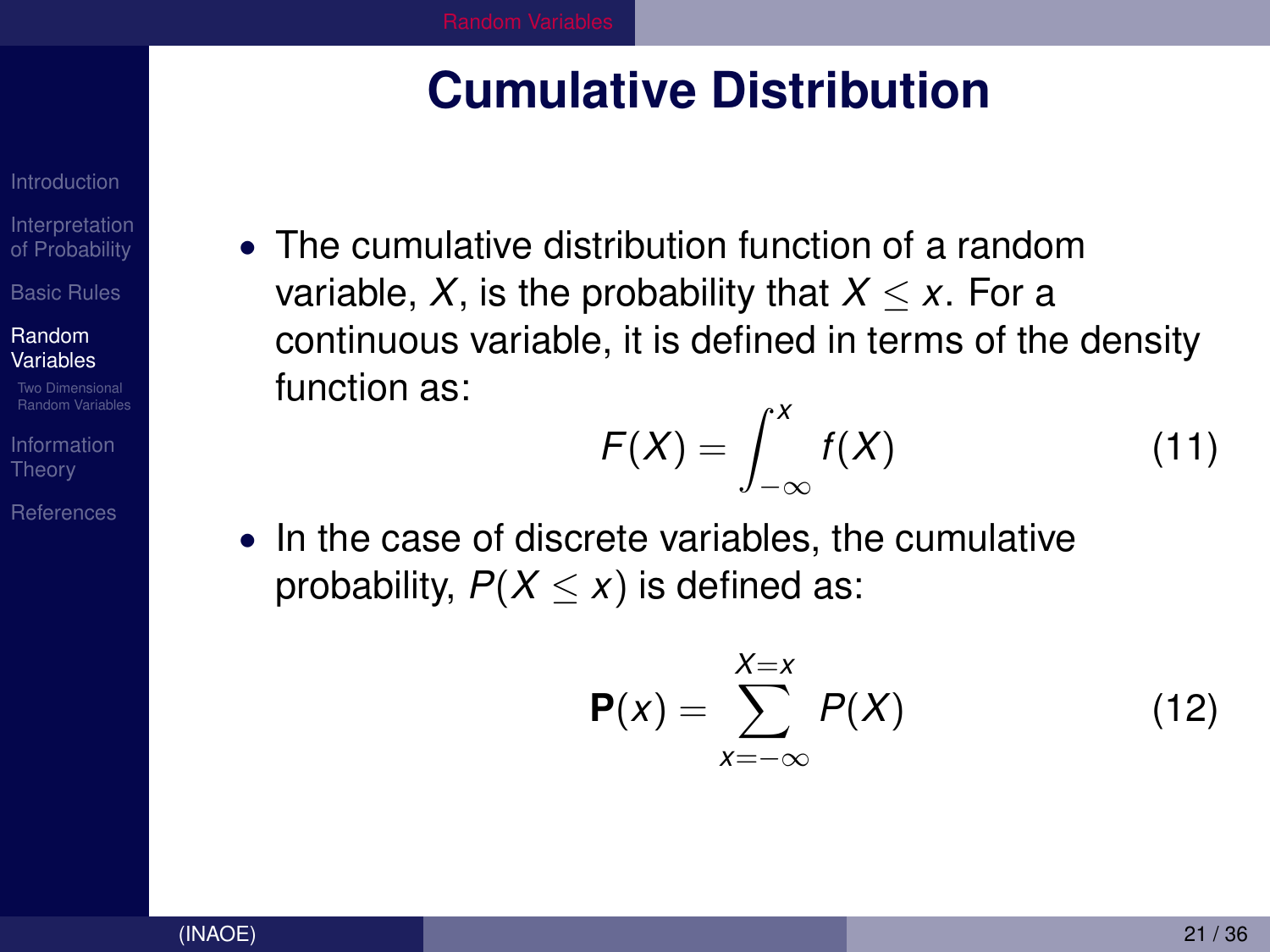### <span id="page-21-0"></span>**Cumulative Distribution Properties**

[Interpretation](#page-3-0) of Probability [Basic Rules](#page-7-0)

Random [Variables](#page-14-0)

Theory

[References](#page-34-0)

• In the interval  $[0, 1]$ :  $0 \le F(X) \le 1$ 

- Non-decreasing:  $F(X_1) < F(X_2)$  if  $X_1 < X_2$
- Limits:  $lim_{x\to -\infty}$  = 0 and  $lim_{x\to\infty}$  = 1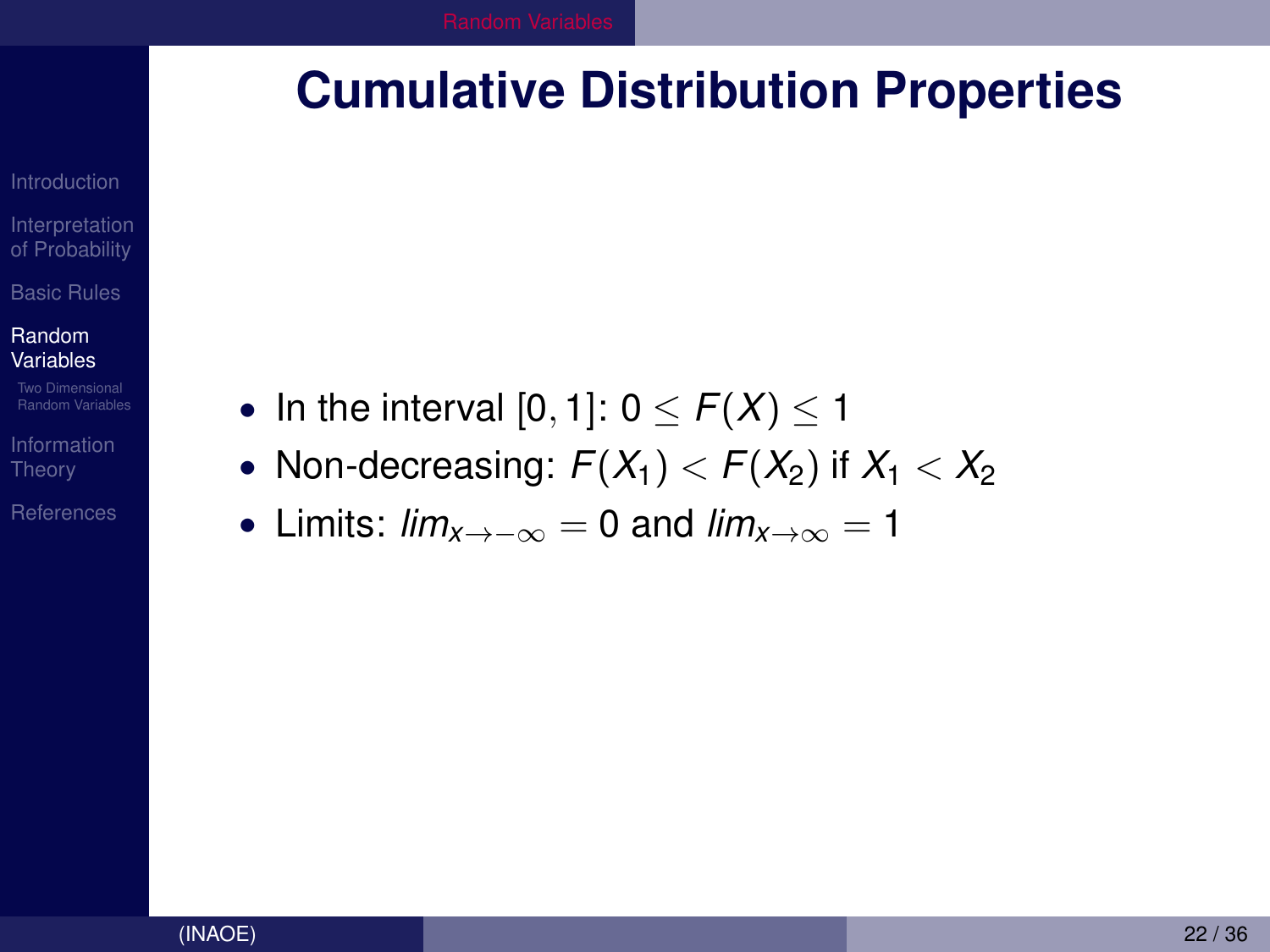### <span id="page-22-0"></span>**2D Random Variables**

**[Interpretation](#page-3-0)** of Probability

[Basic Rules](#page-7-0)

Random [Variables](#page-14-0)

Two Dimensional [Random Variables](#page-22-0)

**Theory** 

[References](#page-34-0)

- Given two random variables, *X* and *Y*, their joint probability distribution is defined as  $P(x, y) = P(X = x \land Y = y).$
- For example, *X* might represent the number of products completed in one day in product line one, and *Y* the number of products completed in one day in product line two
- *P*(*X*, *Y*) must follow the axioms of probability, in particular: 0  $\leq$   $P(x,y)$   $\leq$  1 and  $\sum_{x}\sum_{y}P(X,Y) = 1$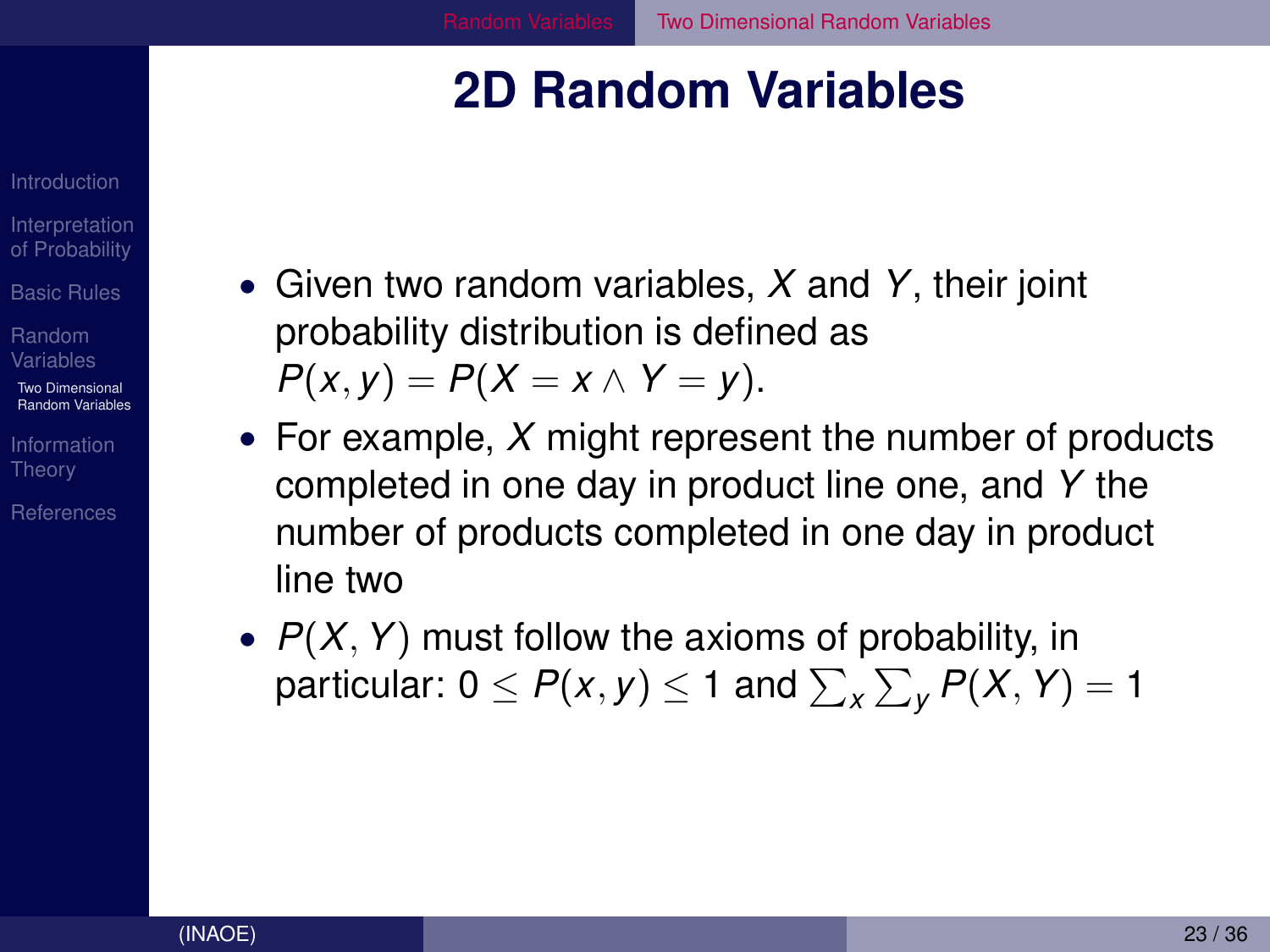### **2D Example**

- <span id="page-23-0"></span>[Interpretation](#page-3-0) of Probability
- [Basic Rules](#page-7-0)
- Random
- Two Dimensional [Random Variables](#page-22-0)
- [Information](#page-27-0) Theory
- [References](#page-34-0)

• Two product lines, line one (*X*) may produce 1, 2 or 3 products per day, and line two (*Y*), 1 or 2 products.

|       | X=1 | $X=2$ | $X = 3$ |
|-------|-----|-------|---------|
| Y=1   | 0.1 | 0.3   | 0.3     |
| $Y=2$ | 0.2 | 0.1   | O)      |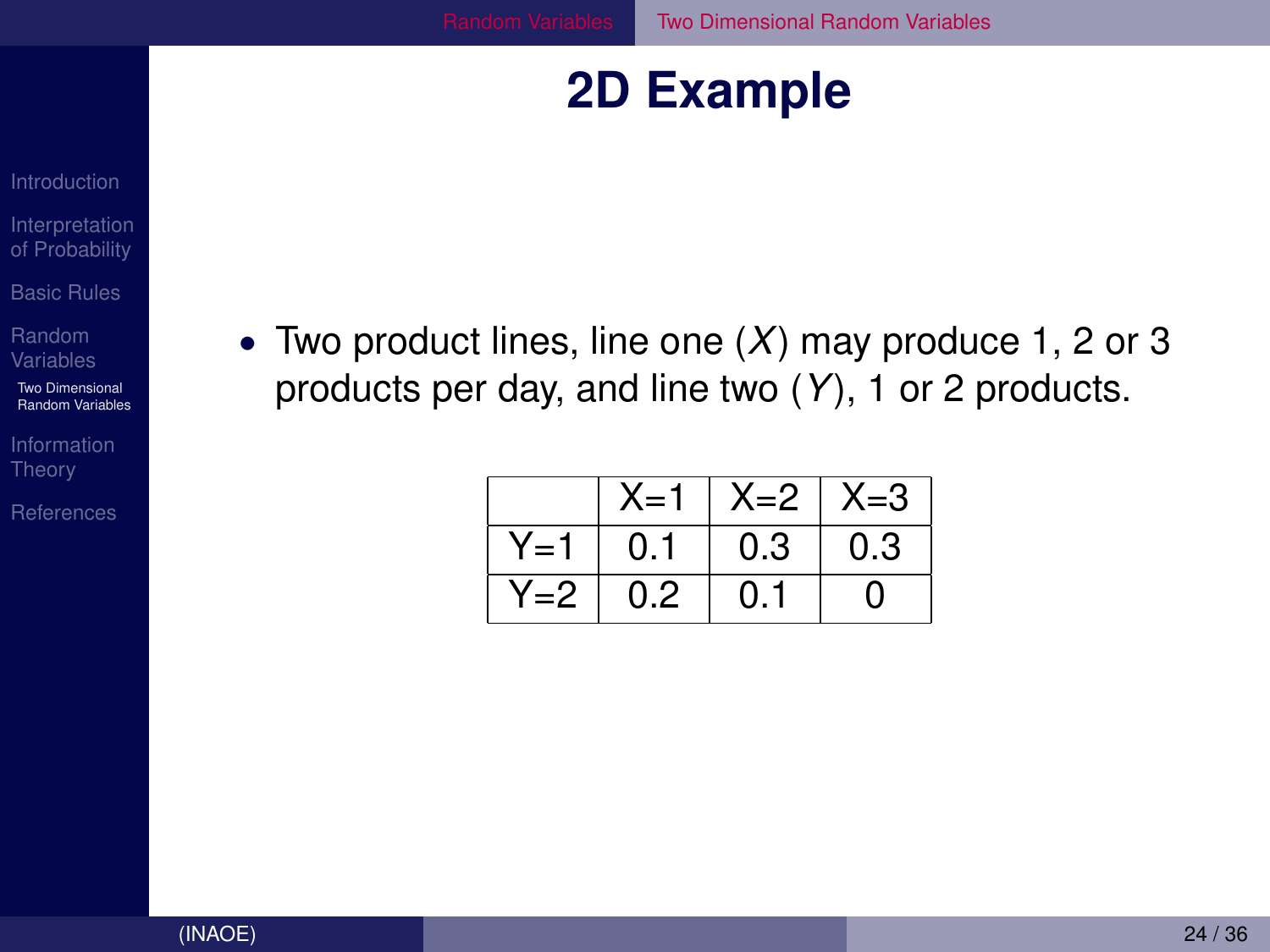### <span id="page-24-0"></span>**Marginal and conditional probabilities**

**[Interpretation](#page-3-0)** of Probability

[Basic Rules](#page-7-0)

Random [Variables](#page-14-0)

Two Dimensional [Random Variables](#page-22-0)

[Information](#page-27-0) **Theory** 

[References](#page-34-0)

• Given the joint probability distribution, *P*(*X*, *Y*), we can obtain the distribution for each individual random variable:

$$
P(x) = \sum_{y} P(X, Y); P(y) = \sum_{x} P(X, Y)
$$
 (13)

- From the previous example  $P(X = 2) = 0.3 + 0.1 = 0.4$  and  $P(Y = 1) = 0.1 + 0.3 + 0.3 = 0.7$ .
- Conditional probabilities of *X* given *Y* and vice-versa:

$$
P(x | y) = P(x, y) / P(y); P(y | x) = P(x, y) / P(x)
$$
 (14)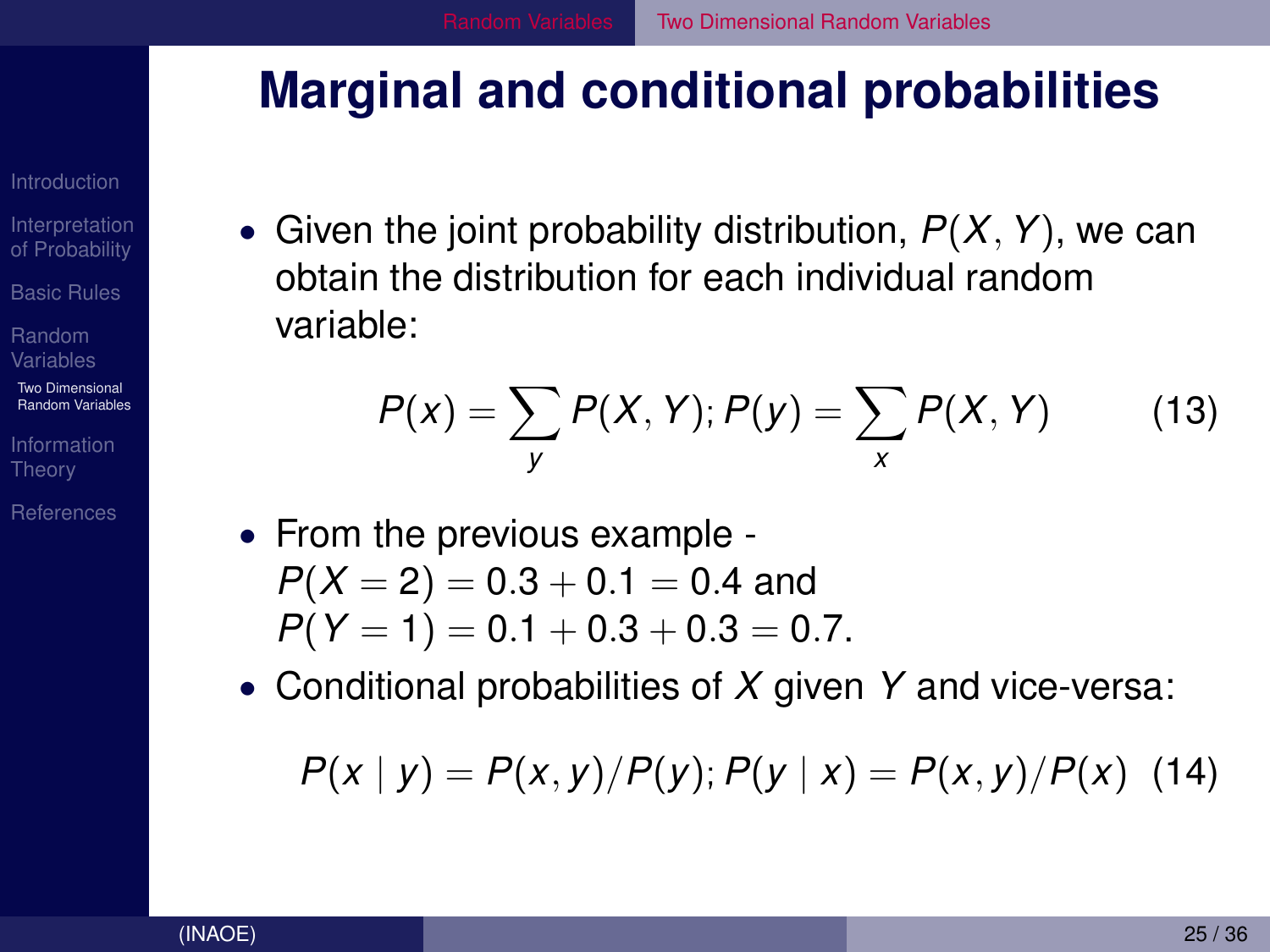### **Independence**

<span id="page-25-0"></span>[Interpretation](#page-3-0) of Probability [Basic Rules](#page-7-0)

Random

Two Dimensional [Random Variables](#page-22-0)

Theory

[References](#page-34-0)

• Two random variables, *X*, *Y* are independent if their joint probability distribution is equal to the product of their marginal distributions (for all values of *X* and *Y*):

$$
P(X, Y) = P(X)P(X) \rightarrow Independent(X, Y)
$$
 (15)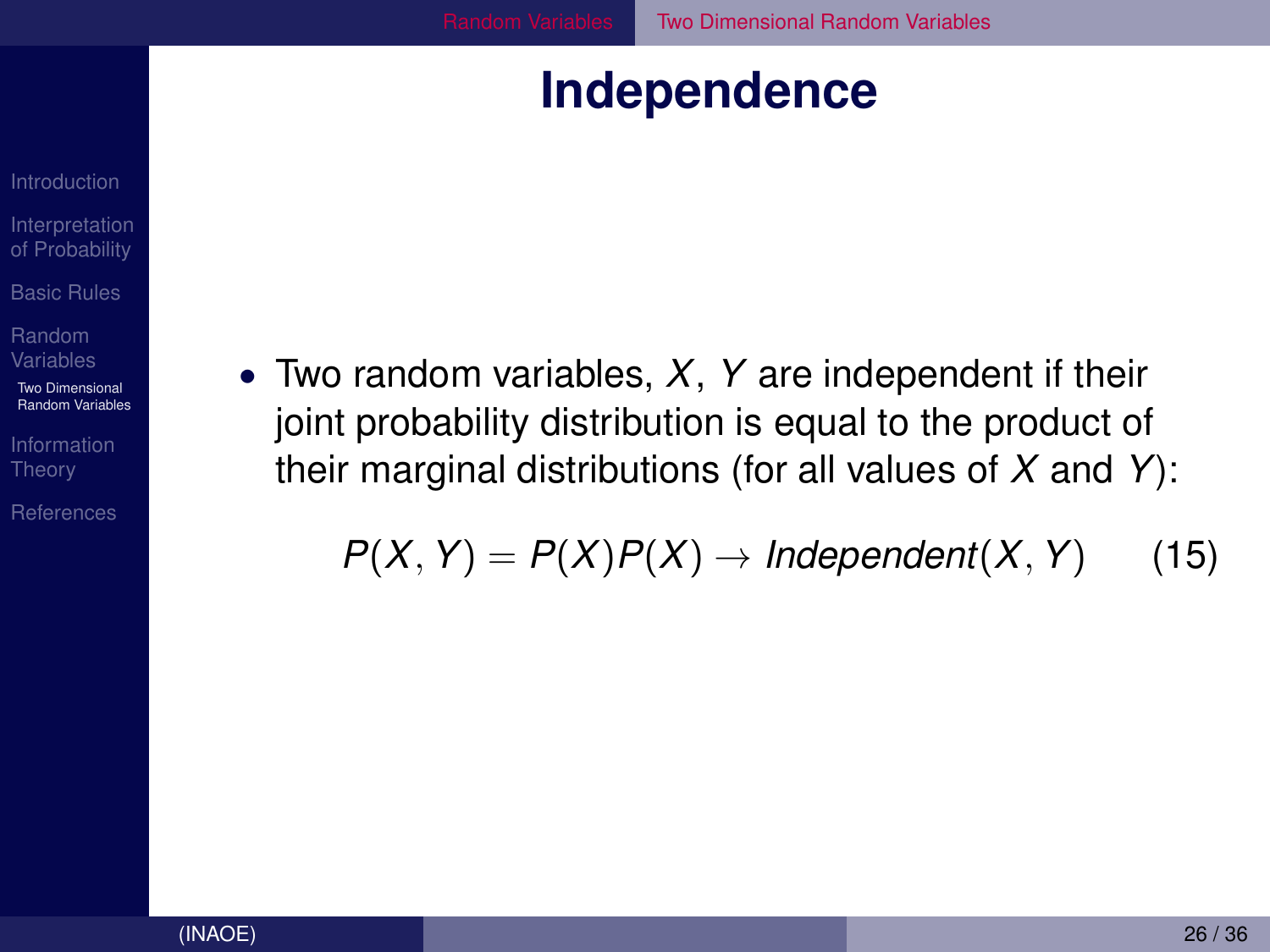### **Correlation**

[Interpretation](#page-3-0) of Probability

[Basic Rules](#page-7-0)

Random [Variables](#page-14-0)

Two Dimensional [Random Variables](#page-22-0)

**Theory** 

[References](#page-34-0)

<span id="page-26-0"></span>• It is a measure of the degree of linear relation between two random variables, *X*, *Y* and is defined as:

$$
\rho(X, Y) = E\{[X - E(X)][Y - E(Y)]\}/(\sigma_X \sigma_Y)
$$
 (16)

where  $E(X)$  is the expected value of X and  $\sigma_X$  its standard deviation.

- The correlation is in the interval [−1, 1]; a positive correlation indicates that as *X* increases, *Y* tends to increase; and a negative correlation that as *X* increases, *Y* tends to decrease.
- A correlation of zero does not necessarily imply independence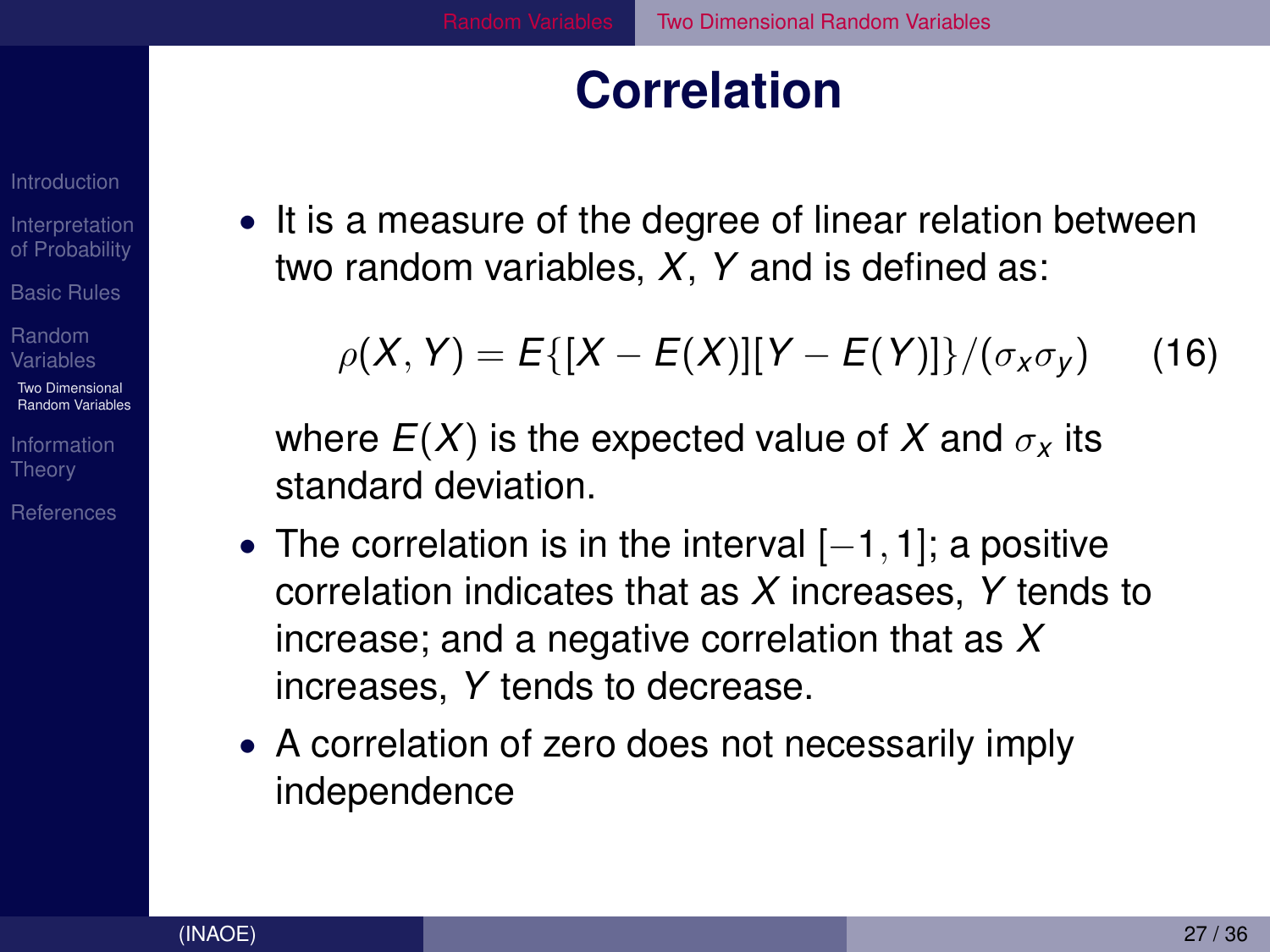### **Introduction**

- <span id="page-27-0"></span>**[Interpretation](#page-3-0)** of Probability
- [Basic Rules](#page-7-0)
- Random [Variables](#page-14-0)
- [Random Variables](#page-22-0)
- [Information](#page-27-0) Theory
- [References](#page-34-0)
- Information theory originated in the area of communications, although it is relevant for many different fields
- Assume that we are communicating the occurrence of a certain event. Intuitively we can think that the amount of *information* from communicating an event is inverse to the probability of the event.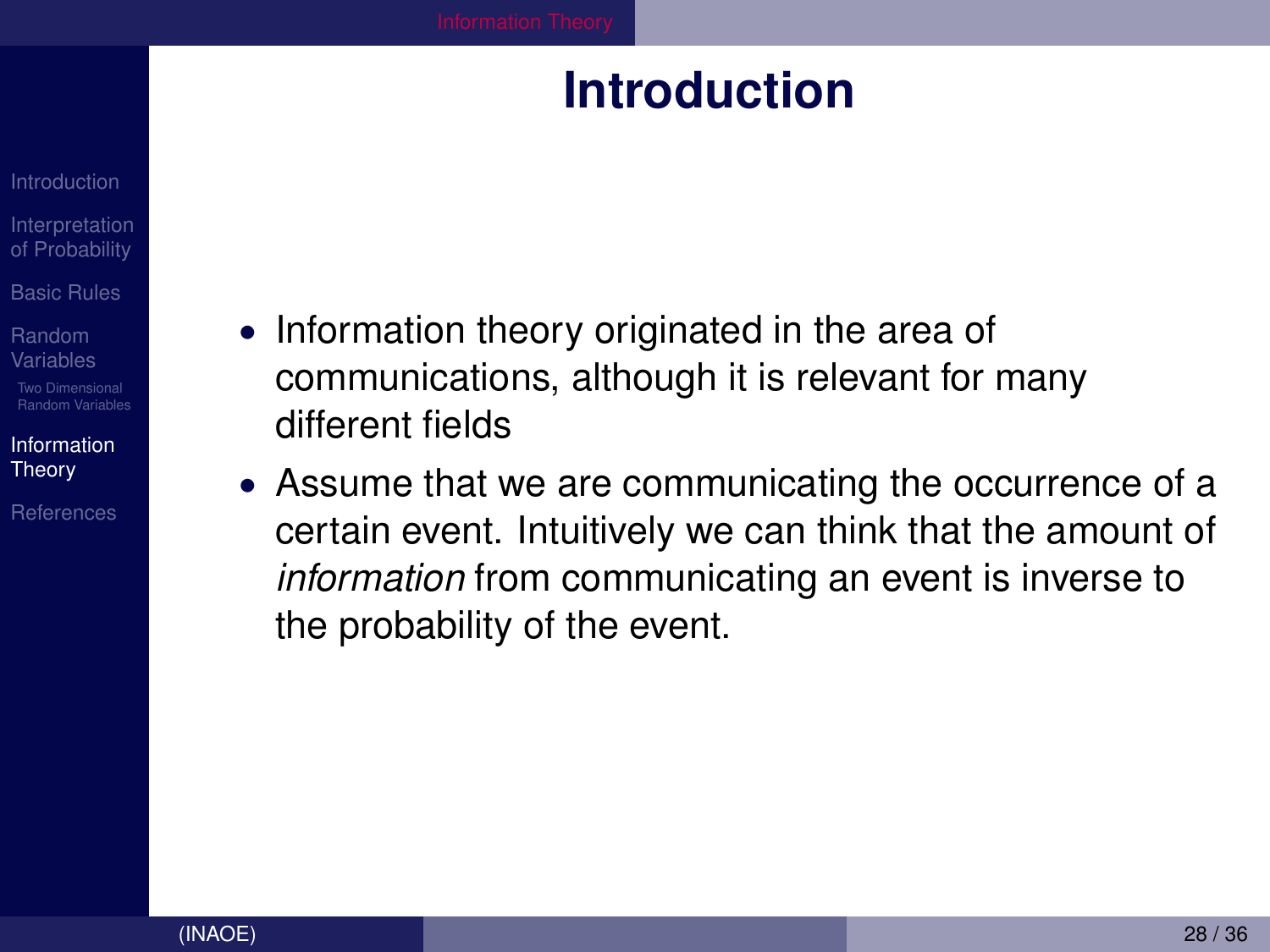### **Formalization**

- **[Interpretation](#page-3-0)** of Probability
- [Basic Rules](#page-7-0)
- Random [Variables](#page-14-0)
- [Random Variables](#page-22-0)
- [Information](#page-27-0) **Theory**
- **[References](#page-34-0)**
- <span id="page-28-0"></span>• Assume we have a source of information that can send *q* possible messages,  $m_1$ ,  $m_2$ , ... $m_a$ ; where each message corresponds to an event with probabilities *P*1, *P*2, ...*P<sup>q</sup>*
- *I*(*m*) based on the probability of *m* properties:
	- The information ranges from zero to infinity:  $I(m) > 0$ .
	- The information increases as the probability decreases:  $I(m_i) > I(m_i)$  if  $P(m_i) < P(m_i)$ .
	- The information tends to infinity as the probability tends to zero:  $I(m) \rightarrow \infty$  if  $P(m) \rightarrow 0$ .
	- The information of two messages is equal to the sum of that of the individual messages if these are independent:  $I(m_i + m_j) = I(m_i) + I(m_j)$  if  $m_i$  independent of  $m_j$ .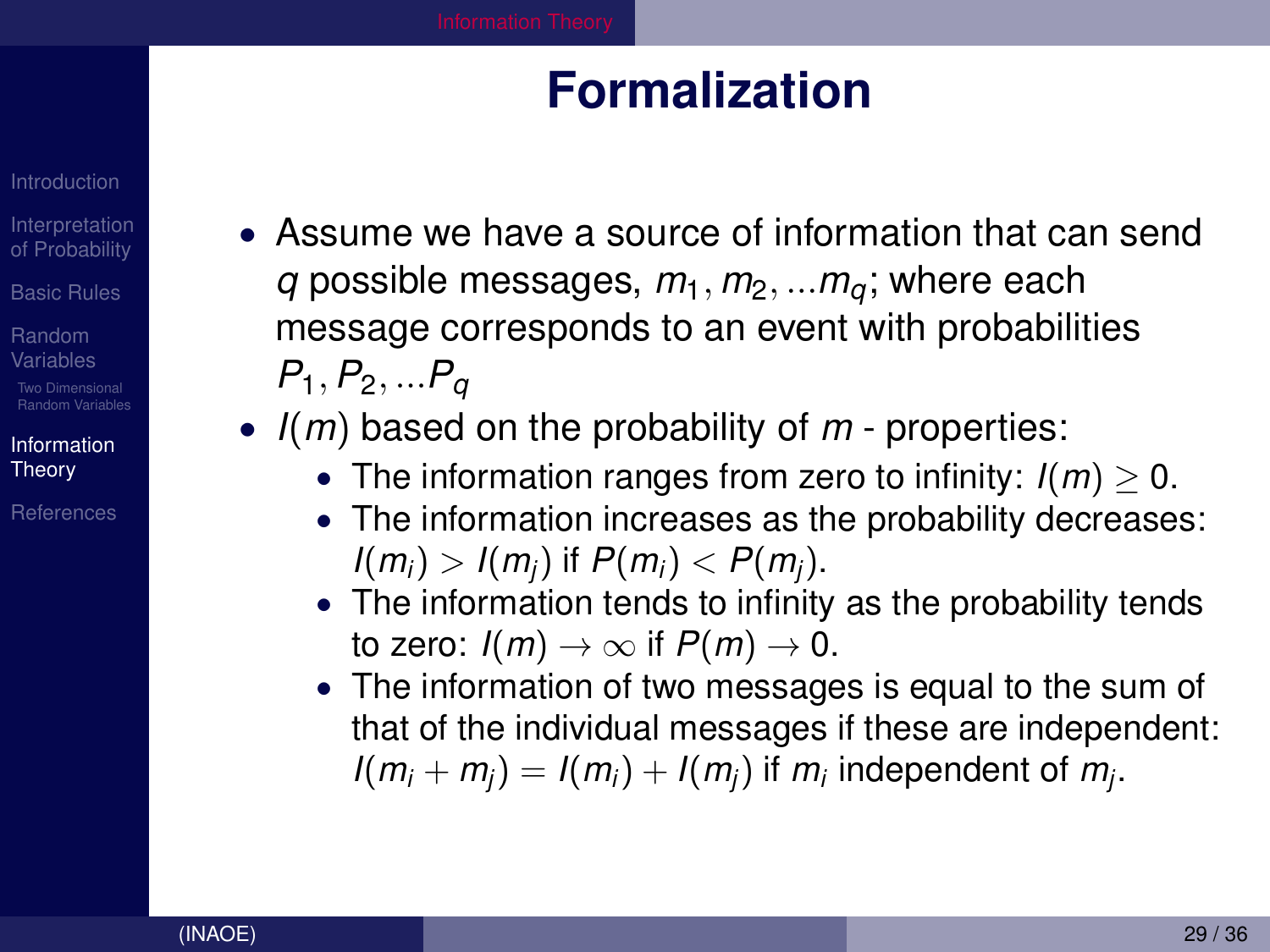### **Information**

- [Interpretation](#page-3-0) of Probability
- [Basic Rules](#page-7-0)
- Random [Variables](#page-14-0) [Random Variables](#page-22-0)
- [Information](#page-27-0) Theory
- [References](#page-34-0)

<span id="page-29-0"></span>• A function that satisfies the previous properties is the logarithm of the inverse of the probability, that is:

$$
I(m_k) = log(1/P(m_k))
$$
 (17)

• It is common to use base two logarithms, so the information is measured in "bits":

$$
I(m_k) = log_2(1/P(m_k))
$$
 (18)

• For example, if we assume that the probability of the message  $m_r$  "raining in Puebla" is  $P(m_r) = 0.25$ , the corresponding information is  $I(m_r) = log_2(1/0.25) = 2$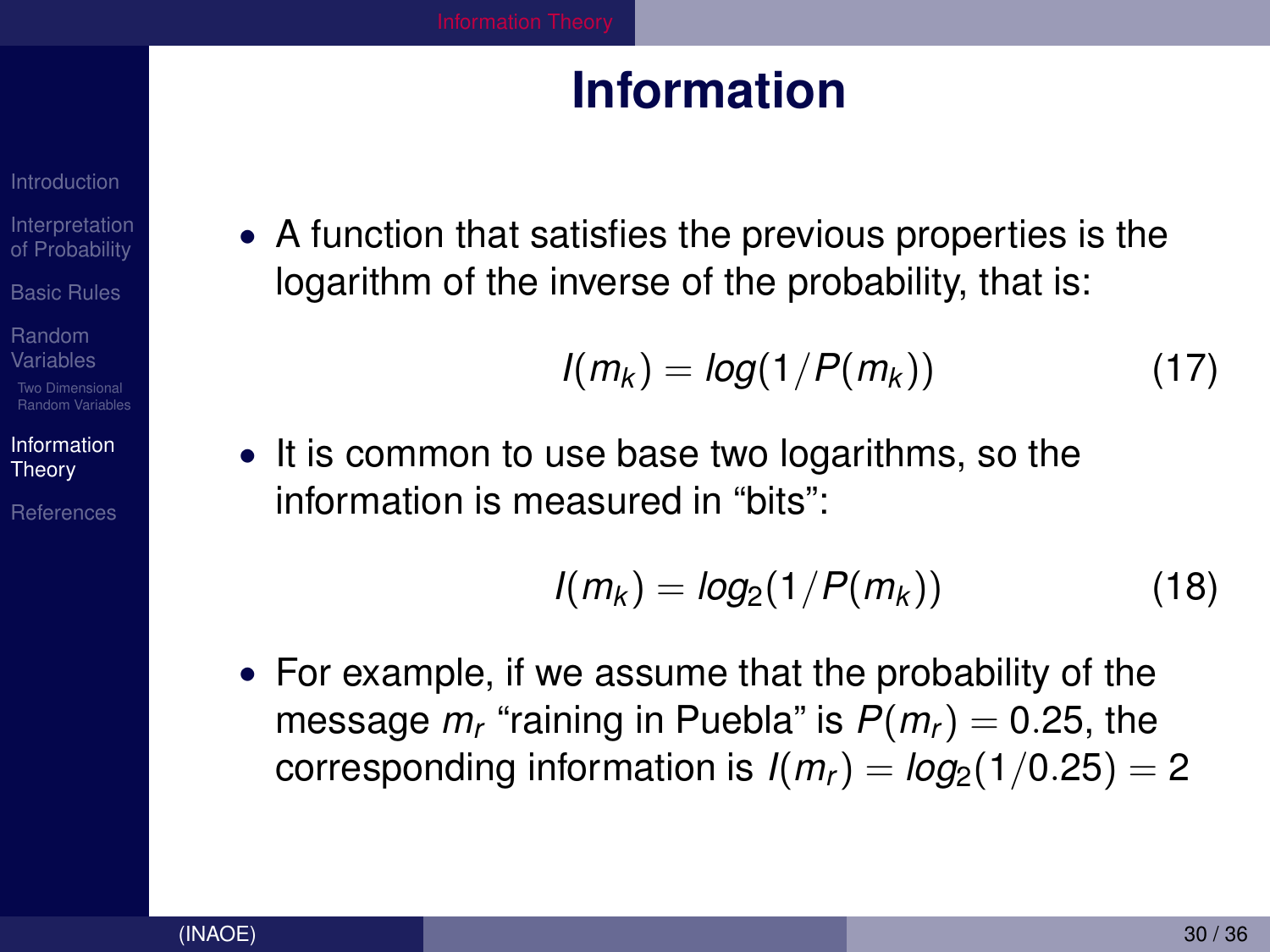### **Entropy**

### <span id="page-30-0"></span>[Interpretation](#page-3-0) of Probability

[Basic Rules](#page-7-0)

Random [Variables](#page-14-0)

Two Dimensional [Random Variables](#page-22-0)

[Information](#page-27-0) Theory

[References](#page-34-0)

• Given the definition of expected value, the average information of *q* message or entropy is defined as:

$$
H(m) = E(I(m)) = \sum_{i=1}^{i=q} P(m_i) log_2(1/P(m_i))
$$
 (19)

• This can be interpreted as that on average *H* bits of information will be sent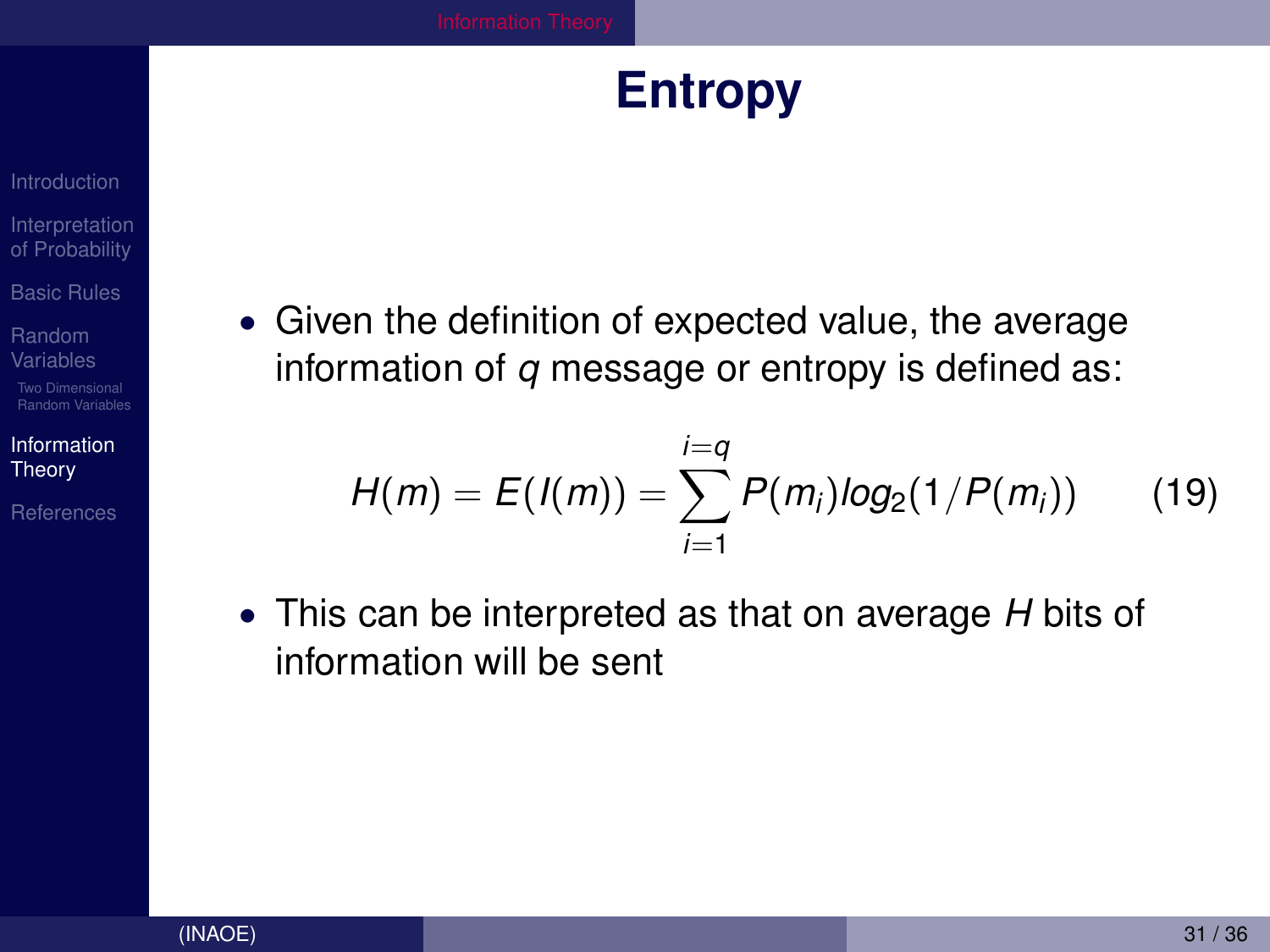# **Max and Min Entropy**

- <span id="page-31-0"></span>**[Interpretation](#page-3-0)** of Probability
- [Basic Rules](#page-7-0)
- Random [Variables](#page-14-0)
- [Random Variables](#page-22-0)
- [Information](#page-27-0) **Theory**
- [References](#page-34-0)
- When will *H* have its maximum and minimum values?
- Consider a binary source such that there are only two messages,  $m_1$  and  $m_2$ ; with  $P(m_1) = p_1$  and  $P(m_2) = p_2$ . Given that there are only two possible messages,  $p_2 = 1 - p_1$ , so H only depends on one parameter, *p*<sup>1</sup> (or just *p*)
- For which values of *p* is *H* maximum and minimum?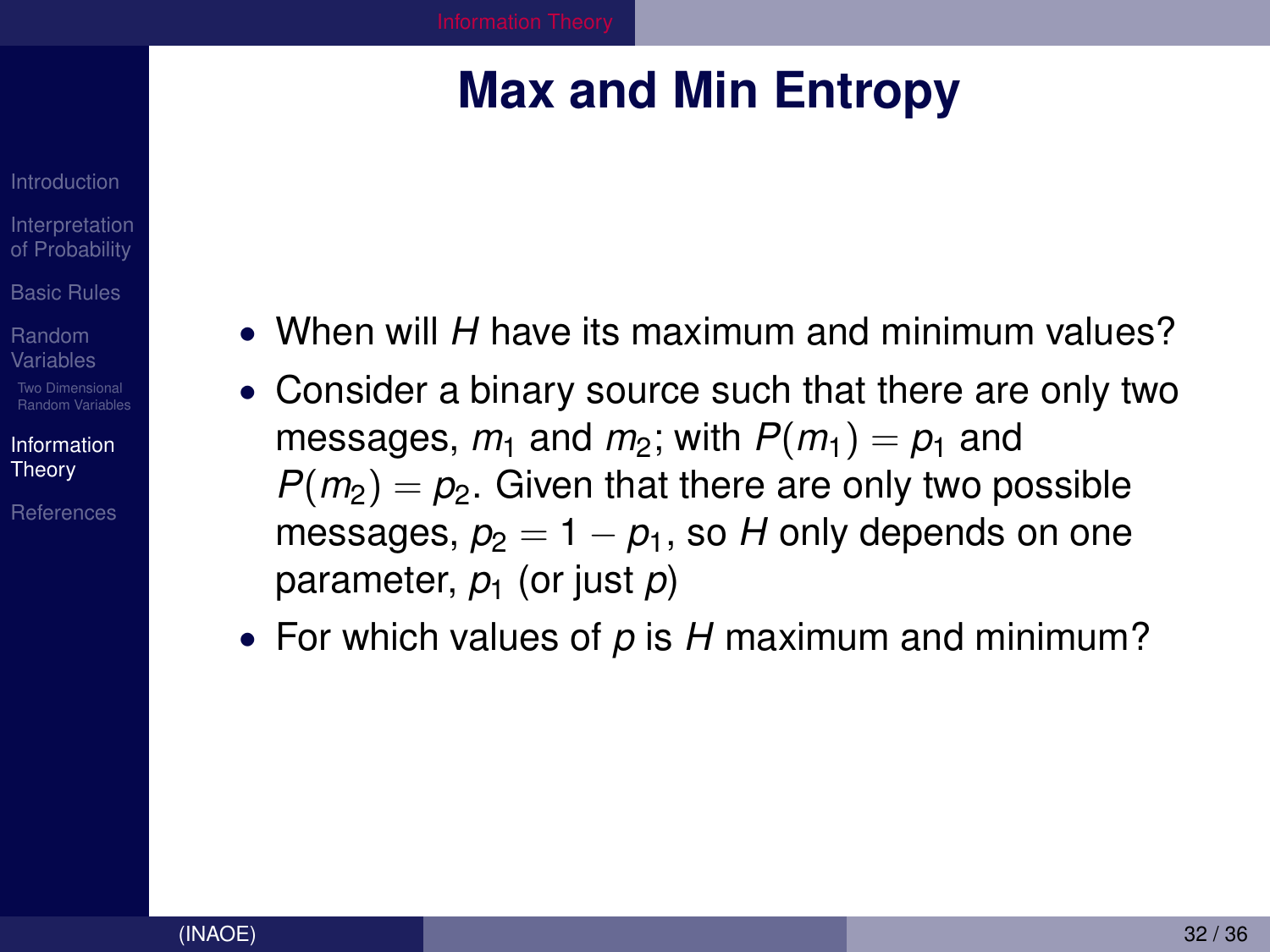# <span id="page-32-0"></span>**Entropy of a Binary Source**



[Introduction](#page-2-0) [Interpretation](#page-3-0) of Probability [Basic Rules](#page-7-0)

Random [Variables](#page-14-0)

[Random Variables](#page-22-0)

[Information](#page-27-0) Theory

[References](#page-34-0)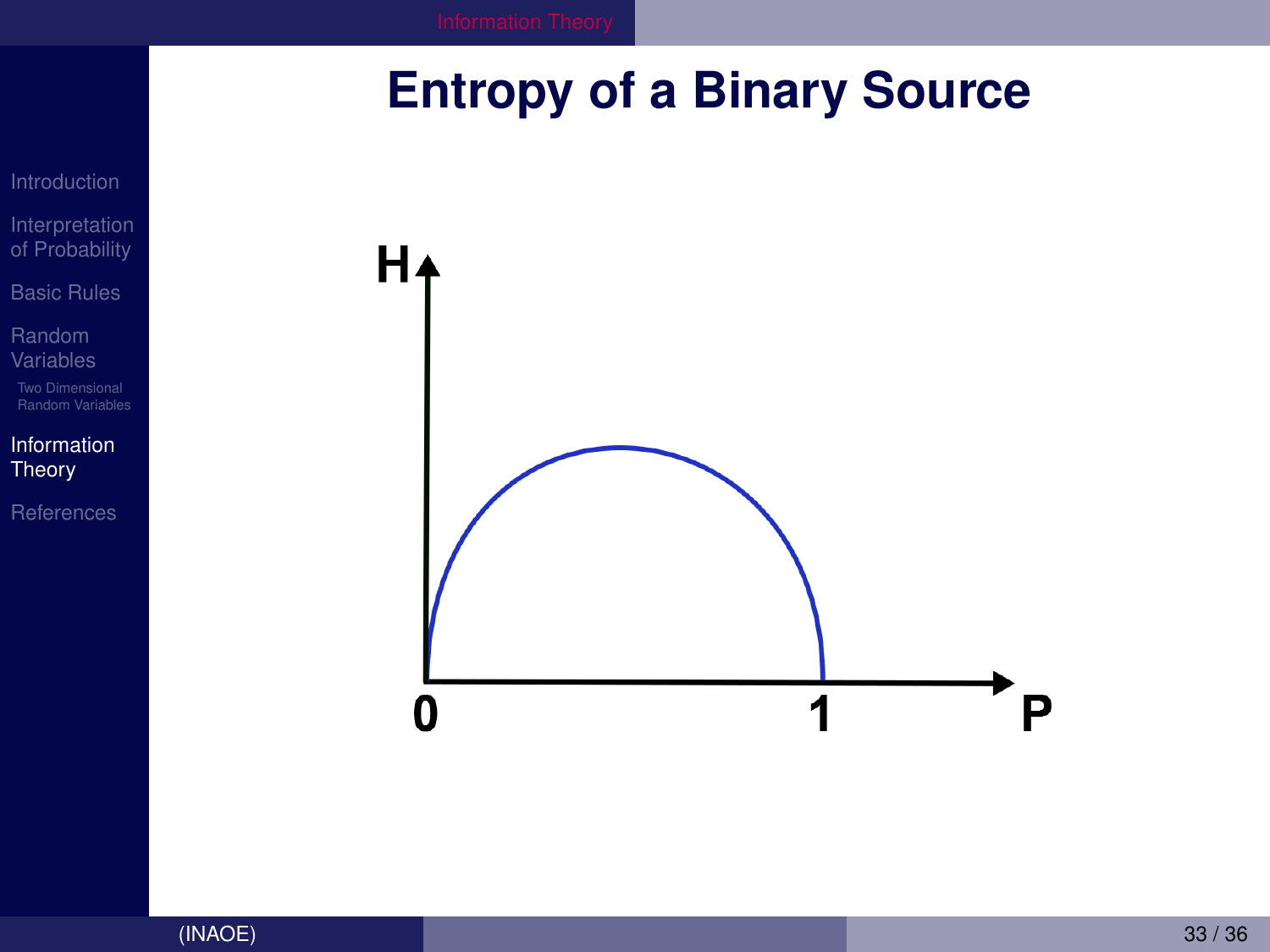# <span id="page-33-0"></span>**Conditional and Cross Enropy**

- [Interpretation](#page-3-0) of Probability
- [Basic Rules](#page-7-0)
- Random [Variables](#page-14-0)
- [Random Variables](#page-22-0)
- [Information](#page-27-0) **Theory**

[References](#page-34-0)

• *Conditional entropy*:

$$
H(X | y) = \sum_{i=1}^{i=q} P(X_i | y) log_2[1/P(X_i | y)] \qquad (20)
$$

• *Cross entropy*:

$$
H(X,Y) = \sum_{X} \sum_{Y} P(X,Y) \log_2[P(X,Y)/P(X)P(Y)]
$$
\n(21)

• The cross entropy provides a measure of the mutual information (dependency) between two random variables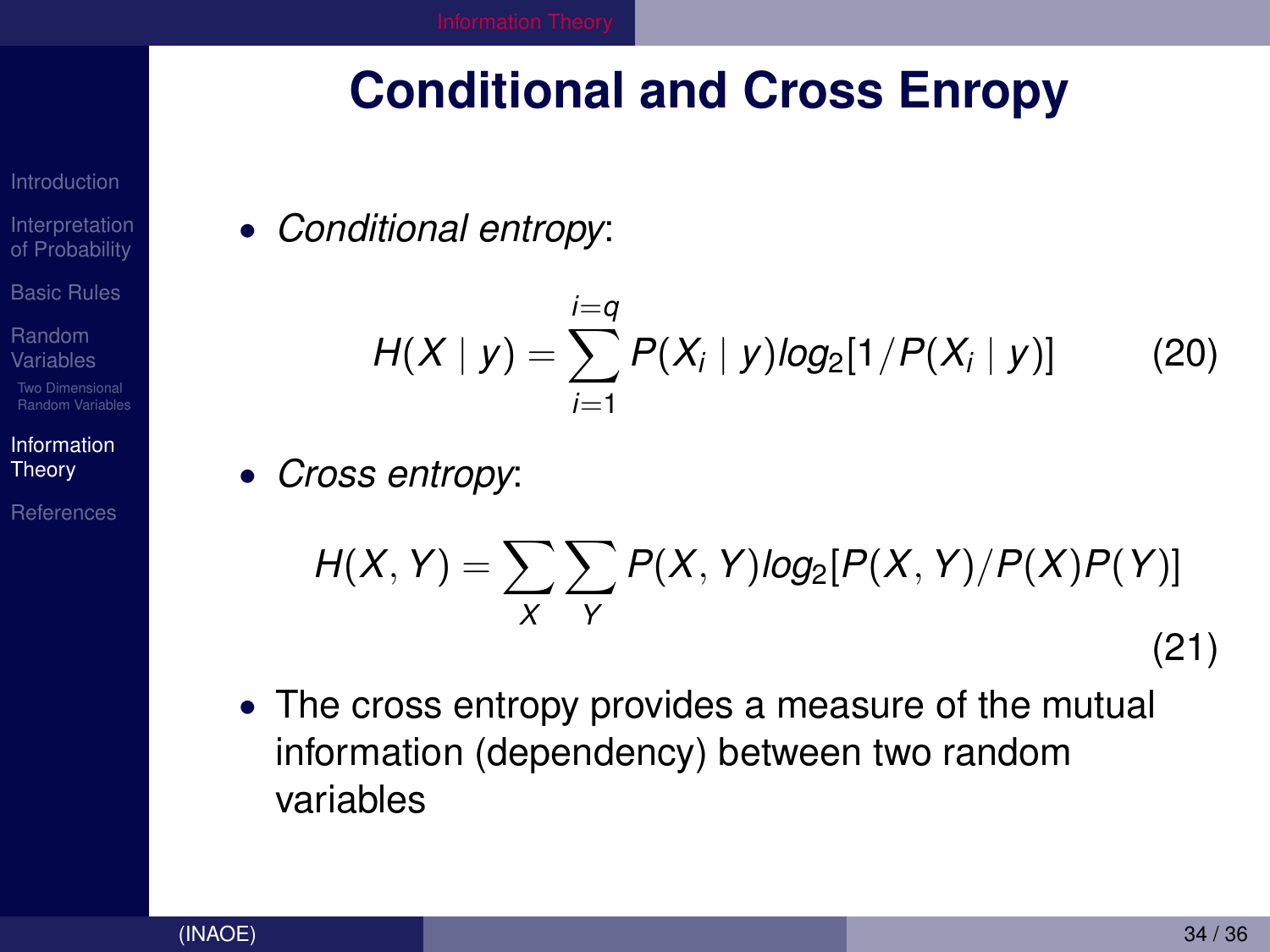### **Book**

<span id="page-34-0"></span>[Introduction](#page-2-0) [Interpretation](#page-3-0) of Probability

[Basic Rules](#page-7-0)

Random [Variables](#page-14-0)

[Random Variables](#page-22-0)

[Information](#page-27-0)

[References](#page-34-0)

### Sucar, L. E, *Probabilistic Graphical Models*, Springer 2015 – Chapter 2